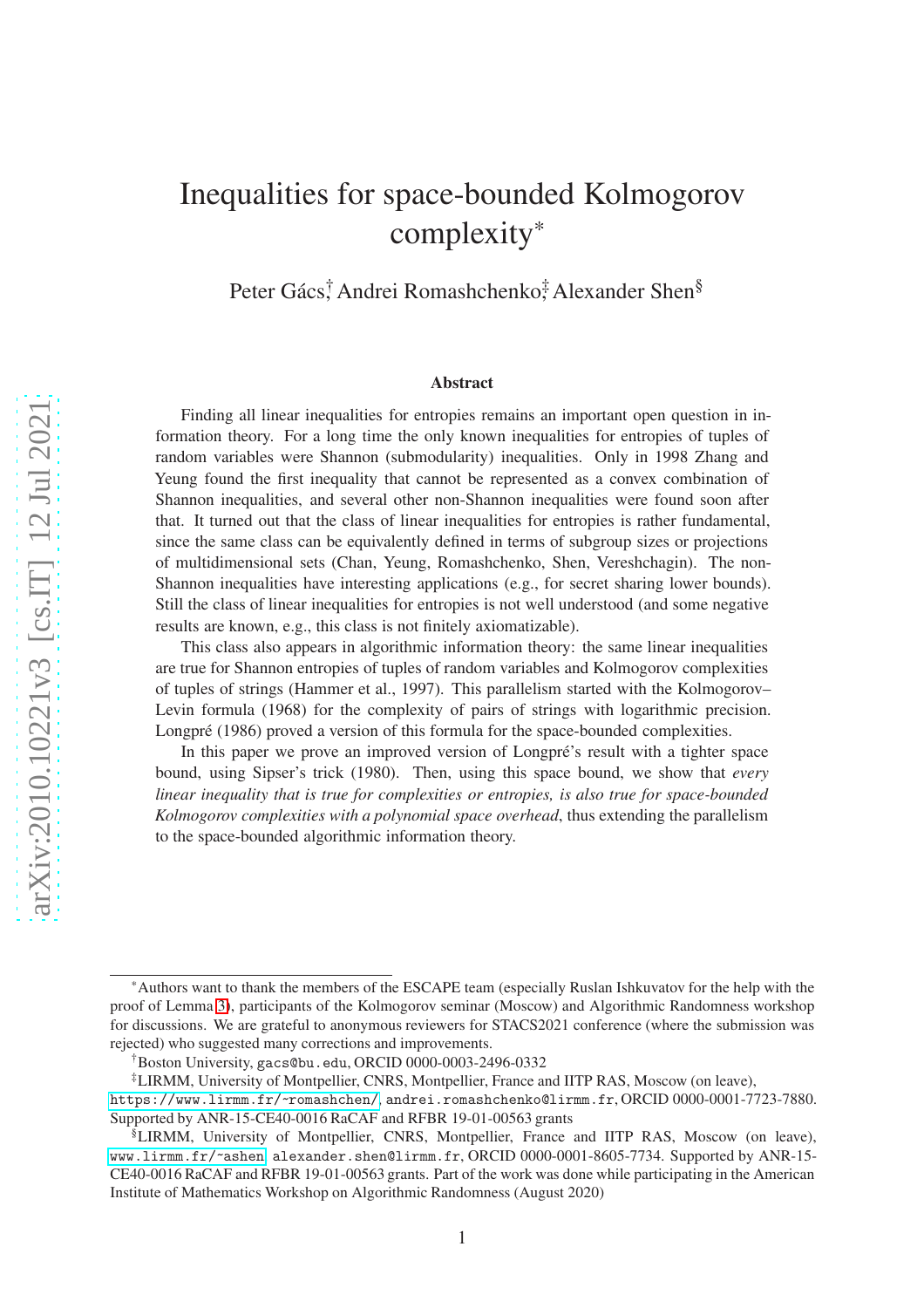### 1 Space-bounded Kolmogorov complexity

Kolmogorov in his seminal paper of 1965 [\[5\]](#page-20-0) defined the complexity of a finite string as the minimal length of a program that produces this string:

$$
C_I(x) = \min\{|p| : I(p) = x\}.
$$

Here *I* is a machine (considered as an interpreter of some programming language), *p* is a binary string (considered as a program without input), and  $|p|$  is its length. In a similar way Kolmogorov defined  $C_I(y|x)$ , the conditional complexity of y given x, as the minimal length of a program *p* that transforms *x* to *y*:

$$
C_I(y|x) = \min\{|p| : I(p,x) = y\}.
$$

In this case the interpreter *I* has two arguments (considered as a program and an input for this program).

There is an interpreter that is optimal to within an additive constant (Solomonoff, Kolmogorov). Different optimal interpreters lead to complexity functions that differ at most by an  $O(1)$  additive term. So the complexity can be considered as an intrinsic property of the strings involved. Complexity measures the amount of information in individual finite objects, not random variables (distributions) as Shannon's information theory does. The relation between complexities of strings and entropies of probability distributions is well established: in particular it is shown in [\[4\]](#page-20-1) that the same linear inequalities hold for both.

It is easy to see that complexity functions are not computable; moreover, they do not have non-trivial computable lower bounds. This fact is a basis for the Chaitin's famous proof of Gödel's incompleteness theorem [\[1\]](#page-20-2).

To information theorists, the non-computability of the complexity functions may obscure somewhat their combinatorial significance. A natural approach to the question is to consider versions of Kolmogorov complexity in which the interpreter has some resource (time, space) bounds. This makes the complexity functions computable since now for each program we can run it until it produces some result or exceeds the bound (if the latter does not happen for a long time, we know that there is a loop and the program will never terminate). However, the inequalities for these resource bounded versions become more complex, with different resource bounds on the two sides. The present paper shows a way to overcome these difficulties, for the case of space bounds (see the remarks after Theorem [4\)](#page-15-0). We will see that each linear inequality holding for entropies holds also for many space-bounded versions of Kolmogorov complexity: the space bound can be chosen from a dense infinite hierarchy of possibilities.

From a more pragmatic point, one could add that unrestricted complexity is not only noncomputable, but also irrelevant: if some string has a short program but the time needed to run this program is huge, this string for all practical purposes may be indistinguishable from an incompressible one.

Kolmogorov was aware of these issues: in the last paragraph of [\[5\]](#page-20-0), he writes that the description complexities introduced above:

". . . have one important disadvantage: They do not take into account the *difficulty* of transforming a program *p* and an object *x* into an object *y*. [1](#page-1-0) Introducing necessary definitions, one can prove some mathematical statements that may be interpreted as

<span id="page-1-0"></span><sup>&</sup>lt;sup>1</sup>The English translation mentions the "difficulty of preparing a program  $p$  for passing from an object  $x$  to an object *y*". However, the original Russian text is quite clear: Kolmogorov speaks about the complexity of decompression, not compression.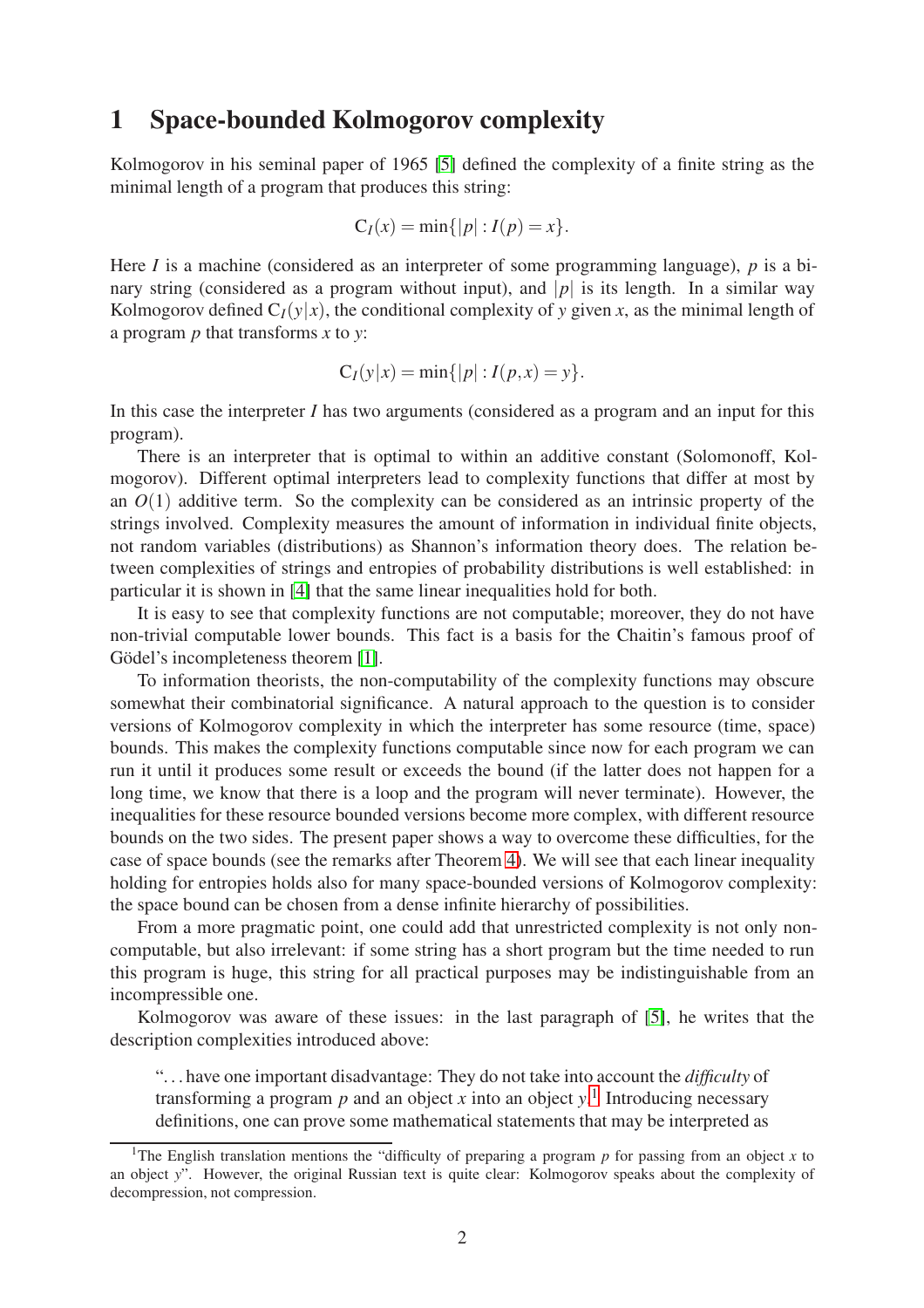the existence of objects that have very short programs, so their complexity is very small, but the reconstruction of an object from the program requires an enormous amount of time. I plan to study elsewhere<sup>[2](#page-2-0)</sup> the dependence of the necessary program complexity  $K^t(x)$  on the allowed difficulty *t* for its transformation into *x*. Then the complexity  $K(x)$  as defined earlier will be the minimum of  $K^t(x)$  for unbounded  $t$ ."[\[5,](#page-20-0) p. 11]<sup>[3](#page-2-1)</sup>.

Defining  $C^{r}(x)$  and  $C^{r}(y|x)$  as the minimal length of the programs that generate *x* or transform *x* to *y* with resource bound *r*, we need to fix some computational model and the exact meaning of the resource bound. It is natural to consider time-bounded or space-bounded computations. The study of time-bounded complexity immediately bumps into the P vs. NP problem [\[7,](#page-20-3) [8\]](#page-20-4), so in this paper we consider only the space-bounded version of complexity.

Usually the space used by a computation is measured up to a constant factor, but we need more precision. So we should fix a computational model carefully. We consider Turing machines; for arbitrary tape alphabet one should take into account not only the number of cells used but also the alphabet size. If each cell may contain one of *k* symbols, then one should multiply the number of used cells by  $log_2 k$ . This makes the Turing machine model "calibrated" in the following sense: the number of configurations with space not exceeding *S*, is close to 2*<sup>S</sup>* . In fact, it differs from 2*<sup>S</sup>* by a polynomial (in *S*) factor, since we have to take into account the head position (or heads positions for multitape Turing machines). The simulation between models, in our case, the emulation of multitape machines on machines with smaller number of tapes, requires *O*(log*S*) overhead for space *S* computations, so the space bounds does not depend on the choice of the model up to logarithmic additive terms (much better precision than for time bounds).

We need to specify also how the machine gets the input string (strings) and how it produces the output string. If input/output is written on the tape, then the space used by the computation cannot be less than the input/output length. To avoid this artificial restriction, people usually assume that separate tapes are used for input and output, and make them read- and write-only (so they cannot be used for computations). If we switch from this model to worktape-only model, we get, in addition to  $O(\log s)$ , also  $O(\text{input/output size})$  space overhead.

Our main results will tolerate both *O*(log*s*) and *O*(input/output size) changes in the space bounds, so for them the specific choice of a computational model (how many tapes the machine has and how the input and output are treated) is not important. Still, for technical reasons, in some arguments it is convenient to fix a specific computational model. We use machines that have

- one-sided one-directional read-only input tapes with end markers<sup>[4](#page-2-2)</sup> (one or two tapes, depending on the number of inputs);
- one-sided one-directional write-only output tape;

<span id="page-2-0"></span><sup>2</sup>Unfortunately, Kolmogorov did not publish those "mathematical statements" about resource-bounded complexity (though he gave some talks on this topic), and his ideas about algorithmic statistics, as the subject is known now, were understood only much later. It turned out that the dependence of  $K^t(x)$  on  $t$  (if the resource bound *t* is measured in "busy beaver units") gives, for every string *x*, some curve that can be equivalently defined in terms of Kolmogorov structure function,  $(\alpha, \beta)$ -stochasticity, or two-part descriptions. See [\[14,](#page-20-5) [15\]](#page-21-0) for a survey of algorithmic statistics.

<span id="page-2-1"></span><sup>&</sup>lt;sup>3</sup>Kolmogorov used the notation  $K(x)$  for complexity function; now it is usually denoted by  $C(x)$ , while the notation  $K(x)$  is used for the so-called "prefix complexity". We follow this convention.

<span id="page-2-2"></span><sup>4</sup>For the program tape, the use of the end markers means that we consider plain complexity, not the prefix one (that requires that the interpreter finds by itself where the program ends). However, we allow logarithmic terms in our inequalities for complexities, so the difference between plain and prefix complexity is not important for us.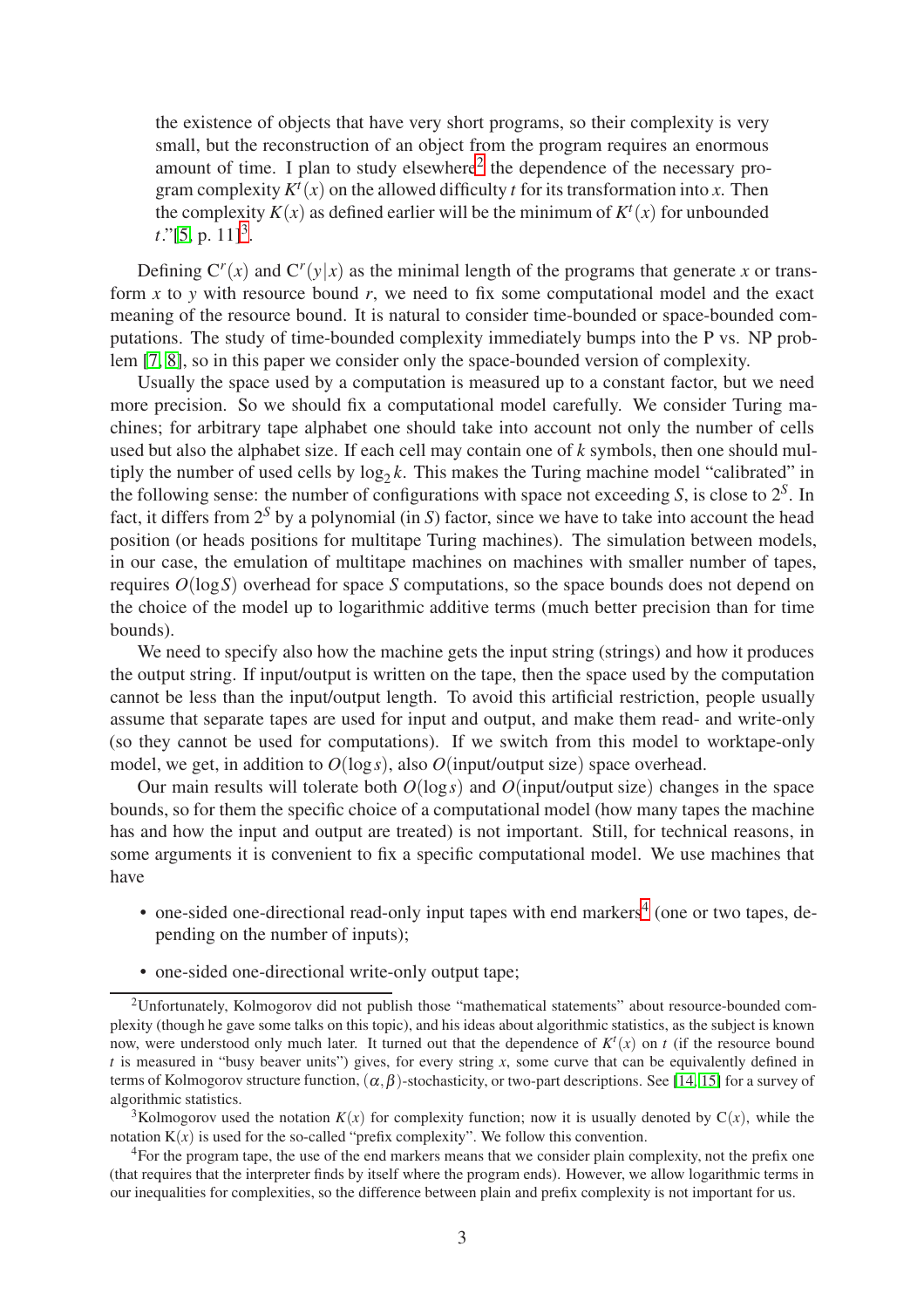• two binary stacks as memory devices.

All these devices are connected to the finite-state control unit. The alphabet is binary, and the sum of the stack lengths is considered as the space measure.

Note that two stacks are equivalent to a finite tape that can be extended by inserting an empty cell near the head of the Turing machine (the stacks correspond to the parts of the tape on the left and on the right of the head). Therefore, we will sometimes refer to this pair of stacks as a "work tape".

**Definition 1.** Let *I* be a machine of the described type with two one-directional read-only input tapes, one one-directional write-only output tape and two binary stacks. We say that  $I^s(p, x) = y$ if machine *I* with inputs *p* and *x* produces *y* and the total length of two stacks never exceeds *s* during the computation. We define the conditional space-bounded Kolmogorov complexity as

$$
C_I^s(y|x) = \min\{|p| : I^s(p,x) = y\}.
$$

The unconditional version is obtained when the condition  $x$  is an empty string.

Then, as usual, we need a version of the Kolmogorov–Solomonoff universality theorem that says that there exists an optimal machine making the complexity minimal. Now the space bounds should be taken into account, and for our model  $O(1)$  additional space is enough:

<span id="page-3-0"></span>Proposition 1. *There exists an optimal machine V such that for every machine P there exists a constant c such that*

$$
C_V^{s+c}(y|x) \leq C_P^s(y|x) + c
$$

*for all x*, *y.*

Both machines *P* and *V* are of the type we described (we consider only machines of this type if not stated otherwise). Note that we use the same *c* both for the space overhead and the complexity increase.

*Proof.* Recall a usual construction of an universal machine that can simulate the behavior of an arbitrary machine  $M_r$  (an arbitrary finite-state program for the control unit) given its description *r*, for arbitrary inputs  $p$ ,  $x$ . Here  $r$  is a binary string that describes some machine  $M_r$ .

We modify this construction to get the required optimal machine *V*. Let us double each bit in  $r$  and denote the result by  $\bar{r}$ . The machine  $V$  is defined in such a way that

$$
V(\overline{r}01p,x) = M_r(p,x).
$$

This guarantees, if *r* is the description of machine *P* (i.e.,  $M_r = P$ ), that

$$
C_V(y|x) \leqslant C_P(y|x) + 2|r| + 2,
$$

since every for every *P*-program *p* we have an equivalent *V*-program  $\overline{r}01p$ . Therefore, the complexity increase when switching from *P* to *V* is  $O(1)$ . This would be enough if we did not care about the space bounds. But now we need to describe in more details what the simulating machine *V* does and check that *V* uses only  $O(1)$  additional space compared to  $M_r$ , where  $O(1)$ -constant may depend on *r* but not of *p* and *x*.

In this description we speak about the tape of *V* where cells can be added near the head, and about two stacks used by *M<sup>r</sup>* . The computational model is the same, but we use two different languages when speaking about *V* and *M<sup>r</sup>* to make the distinction between simulated actions of *M<sup>r</sup>* and simulating actions of *V* more clear.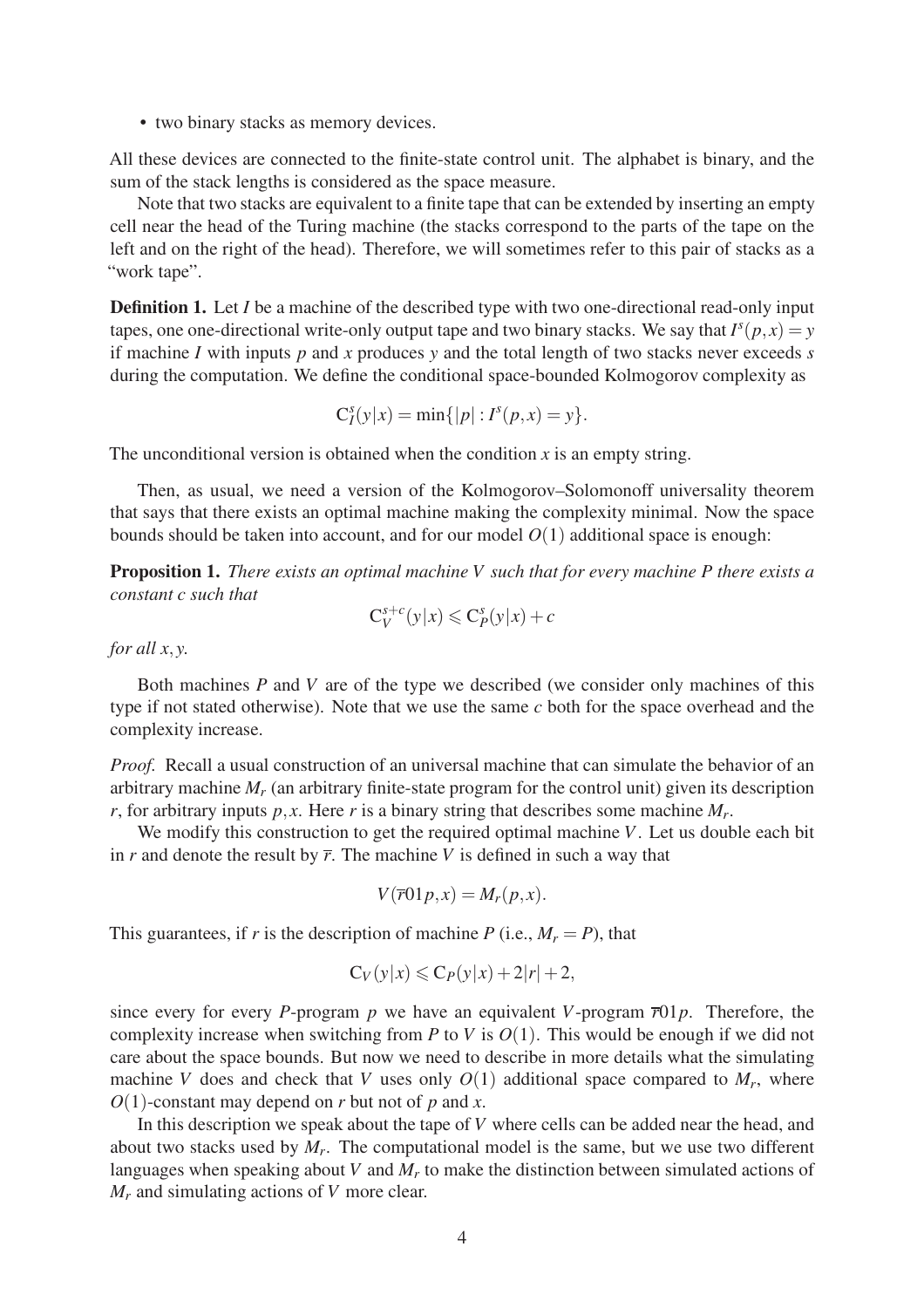The machine *V* starts by copying the description *r* onto the work tape from its input tape. Since the bits of *r* are doubled, the machine can easily detect where *r* ends and the separator block 01 begins. On the work tape the string *r* is placed with low density, say, every second cell is used for *r*, and the other cells are reserved. The finite-state control device can keep track of the parity and distinguish the cells that carry *r*, and the reserved cells. The reserved cells are used for the internal computations of the universal machine (that has to simulate  $M_r$  using *r* as a program, and needs to perform some auxiliary computations for that). Together the cells that keep *r* and reserved cells form a block that is kept self-delimited (the machine knows when it arrives at the boundary of this block). To make the block self-delimited, we use a suitable encoding in the reserved cells. The machine never moves the head outside this self-delimited block more than by one cell (and the finite state control device keeps track of these excursions). The parts of the tape on the left and on the right of this self-delimited block are used to keep the contents of two stacks used by *M<sup>r</sup>* . Note that the contents of the stacks are reproduced literally, without any special encoding (this is important, since we need to have only *O*(1)-overhead in space). Then we start the simulation, having access to bits of  $p$  on the first input tape, the bits of x on the other input tape, and knowing the program  $r$  for the machine  $M_r$  that we have to simulate.

When  $M_r$  adds elements to its stacks, the simulation adds new cells at the boundaries of the self-delimited block (keeping the block self-delimited). Since the added cells are just at the boundaries, machine *V* can return to its computations inside the self-delimited block without additional marks on the tape.

The space overhead is then just the size of the self-delimited block. It should contain *r* and enough reserved space for the auxiliary computations of the universal machine (decoding *r* into the form of the transition table, moving state/symbol pairs along the tape, comparing these pairs to the transition table, simulation the actions of *M<sup>r</sup>* , etc.) This could require a lot of space (probably much more than *r* itself), but the required amount of space depends only on *r*, but not on the inputs  $p, x$  or on the space used by the computation of  $M_r$ .  $\Box$ 

*Remark* 1. This argument is quite sensitive to the computation model. It is important, for example, that we use one-directional input tapes. If we used two-directional read-only input tapes instead, a problem would arise: during the simulation the machine *V* should know when it, moving over the input string *p*, reaches the left end of *p* and sees the symbols 01, because for the simulated machine this place is special (the start of its input tape). If we keep *p* literally on the tape without any encoding, then symbols 01 could appear anywhere in *p*, and can be mixed with the separator. We may use some encoding for *p*, but then we would get a non-constant increase in the complexity. The other approach would be to keep the information about the position of the input head on the work tape, but then the space overhead will depend on the length of *p*, and we want it to be  $O(1)$ .

The other feature of our model (using two stacks instead of a normal tape) is less important. Since the size of the self-delimited block does not change during the simulation, it can be moved along the normal tape (no cell insertions) without moving the information outside the block (that would require some overhead).

Now we fix some optimal machine *V*, call the corresponding function  $C_V^s(y|x)$  the *spacebounded Kolmogorov conditional complexity function* and denote it by C*<sup>s</sup>* (*y*|*x*). The unconditional space-bounded complexity  $C^t(x)$  can be defined then as  $C^s(x|\varepsilon)$  for empty condition  $\varepsilon$ . It is easy to see that we get an equivalent definition when considering machines *V* that use only one input tape.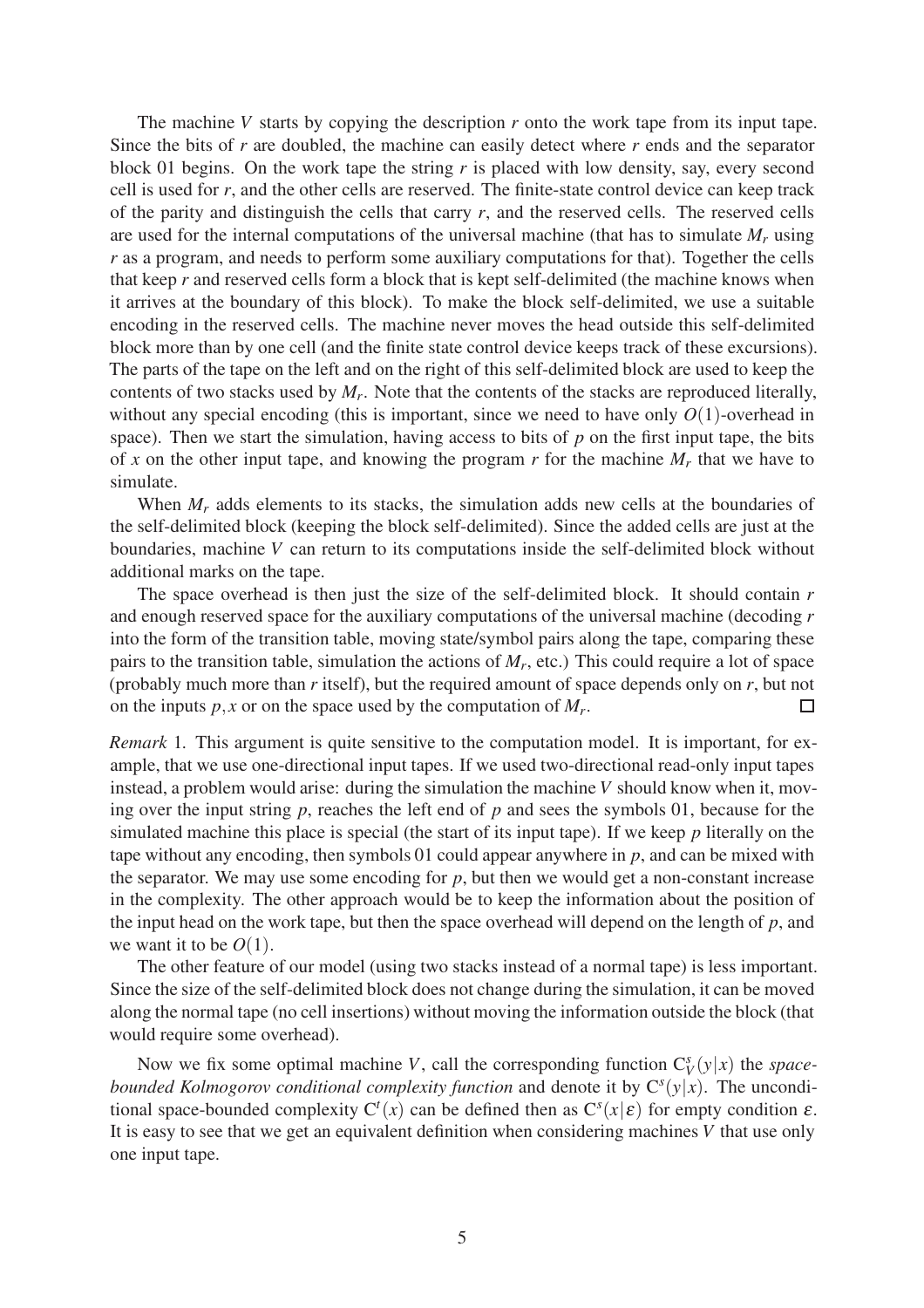## 2 Space-bounded complexity of pairs

The Kolmogorov–Levin theorem (formula for the complexity of pairs) says that

$$
C(x,y) = C(x) + C(y|x) + O(logC(x,y)).
$$

Here  $C(x, y)$  is the complexity of a pair of strings that is defined as the complexity of some computable encoding for it. For the unbounded complexity the choice of encoding is not important, since any computable transformation changes the unbounded complexity only by an *O*(1) additive term. For the space-bounded version this is no longer the case, and we define the complexity  $C^{s}(x, y)$  as  $C^{s}(\overline{x}01y)$ . This definition uses *x* and *y* in different ways, so the natural question is whether it is reasonably robust, i.e., does not change too much when we exchange *x* and *y*. The following proposition answers this question; note that the space overhead is no more a constant, but is proportional to the size of *x* and *y*.

#### Proposition 2.

$$
C^{s+O(|x|+|y|)}(y,x) \leq C^s(x,y) + O(1)
$$

*for all s*, *x*, *y.*

As usual, this means that there exists some *c* such that  $C^{s+c(|x|+|y|+1)}(y, x)$  is bounded by  $C<sup>s</sup>(x, y) + c$  for all *s*, *x*, and *y*. We add here 1 to take care for the special case  $|x| = |y| = 0$ . In this case  $x = y$  and the statement is vacuous, but in other statements it could be important. We agree that everywhere the  $O(...)$  notation allows  $O(1)$  terms, too.

*Proof.* As for the unbounded case, we consider an optimal machine  $V(p)$ , and then transform it into a machine  $\hat{V}$  that exchanges the pair elements in  $V(p)$ : if  $V(p) = \overline{x}01y$ , then  $\hat{V}(p) = \overline{y}01x$ . Then we apply Proposition [1](#page-3-0) to the machine  $\hat{V}$ . The only thing we need is to be sure that the  $\hat{V}(p)$  computation can be performed in space  $s + O(|x| + |y|)$ , if  $V(p)$  produces  $\bar{x}01y$  in space *s*.

Instead of writing the bits of  $\bar{x}$  on the output tape, the machine  $\hat{V}$  keeps them on the work tape in a special zone around the head. Some redundant encoding is used, so this zone is selfdelimited, and outside this zone the computation of *V* is simulated. The price for this encoding is that we need more space than just  $|x|$ , but  $O(|x|)$  bits is enough. Now the self-delimited zone has variable size, but our model (tape with insertions, or two stacks) allows this without any encoding outside the self-delimited zone.<sup>[5](#page-5-0)</sup> Then, when simulation of *V* produces bits 0 and 1 (and not two identical bits), the machine  $\hat{V}$  starts to keep the subsequent bits (of *y*, if *V* produces  $\bar{x}01y$  in the self-delimited zone, in such a way that they are not mixed with the bits of *x*. This is also easy to do with  $O(|x|+|y|)$  overhead.

Then, when the computation of *V* terminates, the machine  $\hat{V}$  outputs the bits kept in the self-delimited zone, in the required order: first the bits of *y* (doubled), then 01, then the bits of *x*.  $\Box$ 

*Remark* 2*.* A similar argument for standard Turing machines (no insertion of cells allowed) would give additional *O*(log*s*) overhead.

<span id="page-5-0"></span><sup>&</sup>lt;sup>5</sup>In other words, we may consider an enhanced version of our machines. In this version they have not only two stacks but also a finite read-write work tape that corresponds to the "self-delimited zone" described above. This tape initially contains only one cell but can be extended by adding cells on both sides. The head on this tape sees when it is on the left/right boundary. The length of this tape is added to the space used by the computation *with some constant factor* (that corresponds to the overhead needed to make the special zone self-delimited), while the stack lengths are counted without any factors. Then these enhanced machines can be simulated in our standard model with *O*(1)-overhead.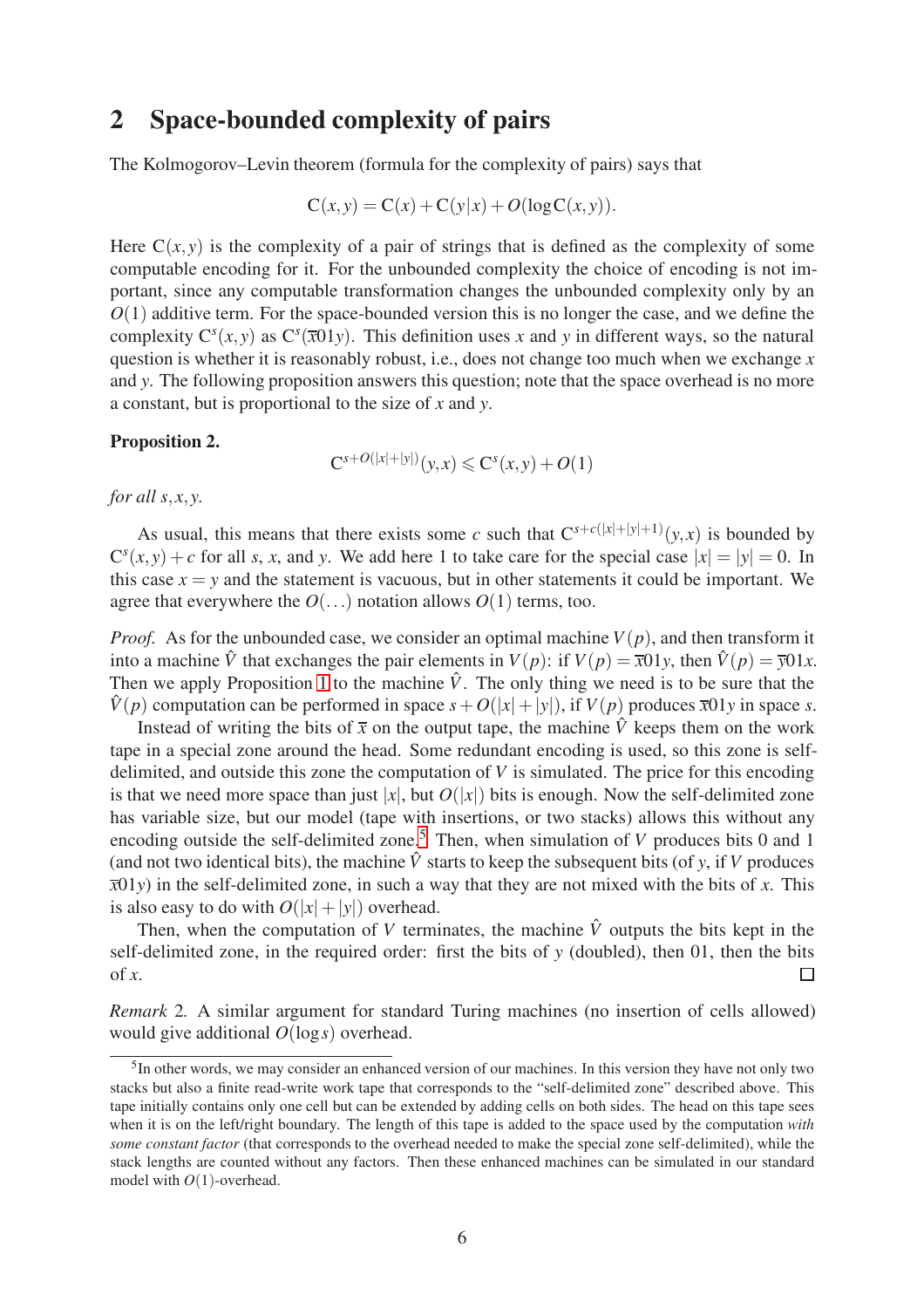Now the complexity of pairs is defined, and we consider the space-bounded version of Kolmogorov–Levin theorem for the complexity of pairs:

$$
C(x, y) = C(x) + C(y|x) + O(log n),
$$

if *x* and *y* are strings of length at most *n*.

This formula consists of two inequalities: one in each direction. We want to provide the space-bounded counterparts for them. In one direction this is easy to do. One can get even a bit stronger bound that has term  $O(log C<sup>s</sup>(x))$  instead of  $O(log n)$ ; note that for the reasonable values of *s* we have  $C^{s}(x) = O(|x|)$ .

#### <span id="page-6-1"></span>Proposition 3.

$$
C^{s+O(|x|+|y|)}(x,y) \leq C^s(x) + C^s(y|x) + O(\log C^s(x)).
$$

Note the general structure of this statement: we consider an arbitrary bound *s* on the righthand side, and on the left side we have to use a slightly bigger bound (for our model  $s + O(|x| +$ |*y*|) is enough).

*Proof.* Let *p* and *q* be the minimal programs for *x* and for  $x \mapsto y$ . We need to construct the program for the pair  $(x, y)$ , i.e., for the string  $\bar{x}01y$ , whose length will be bounded by  $|p| +$  $|q| + O(\log |p|)$ . This program will work for some other decompressor  $\hat{V}$ , and then we use universality to replace  $\hat{V}$  by  $V$ .

The program (description) for the pair  $(x, y)$  can be constructed as  $\overline{101pq}$  where *l* is the length of p, written in binary. The decoding machine  $\hat{V}$  again uses a special self-delimited zone around its head (and never goes far away from this zone). First the machine  $\hat{V}$  reads *l* and stores it in the special self-zone (using some encoding that allows  $\hat{V}$  to find out where *l* is written). Then machine  $\hat{V}$  reads and stores  $p$  in the special zone. Note that the length of  $p$  is written on the tape (in the special zone), so  $\hat{V}$  knows when to stop reading *p*. Then  $\hat{V}$  simulates the optimal unconditional decompressor on *p*, carrying the special zone around the head position and absorbing the output bits (i.e., *x*) in the special zone. Now  $\hat{V}$  is ready to simulate the computation of optimal conditional decompressor on *q*, reading the bits of *q* from the input tape (rest of the input) and using the bits of *x* instead of input bits from its second tape. It is easy to see that the space overhead is then  $O(|p|+|q|+|x|)^6$  $O(|p|+|q|+|x|)^6$ 

It is not all we need: there is a technical problem. Namely, for small *s* we cannot guarantee that  $|p| + |q| \le O(|x| + |y|)$ , so the space overhead,  $O(|p| + |q| + |x|)$  may not be  $O(|x| + |y|)$ . However, if  $|p| + |q|$  significantly exceeds  $|x| + |y|$ , then we may use the inequality  $C^{O(|x|+|y|)}(x, y) \le |x| + |y| + O(\log|x|)$  instead. The latter inequality is obtained if we use *x* and *y* instead of *p* and *q* in the construction above, and use trivial decompressors instead of the optimal ones. П

*Remark* [3](#page-6-1). In the right hand side of Proposition 3 we may replace  $O(log C<sup>s</sup>(x))$  by  $O(log C<sup>s</sup>(x, y))$ . This is not immediately obvious, because we cannot bound  $C<sup>s</sup>(x)$  by  $C<sup>s</sup>(x, y)$  with exactly the same *s*. But for the "paradoxical" case  $C^{s}(x, y) < C^{s}(x)$  the entire inequality is obviously true.

The other direction is more difficult (both for unbounded and space-bounded complexity).

<span id="page-6-2"></span>Theorem 1. *For all strings x*, *y of length at most n and for every number s we have*

$$
C^{s'}(x) + C^{s'}(y|x) \leq C^{s}(x, y) + O(\log n),\tag{1}
$$

*where*  $s' = s + O(\log s) + O(n)$ .

<span id="page-6-0"></span><sup>&</sup>lt;sup>6</sup>The overhead is in fact  $O(|p|+|x|)$  since one does not need to store the bits of *q*, but this improvement is not needed.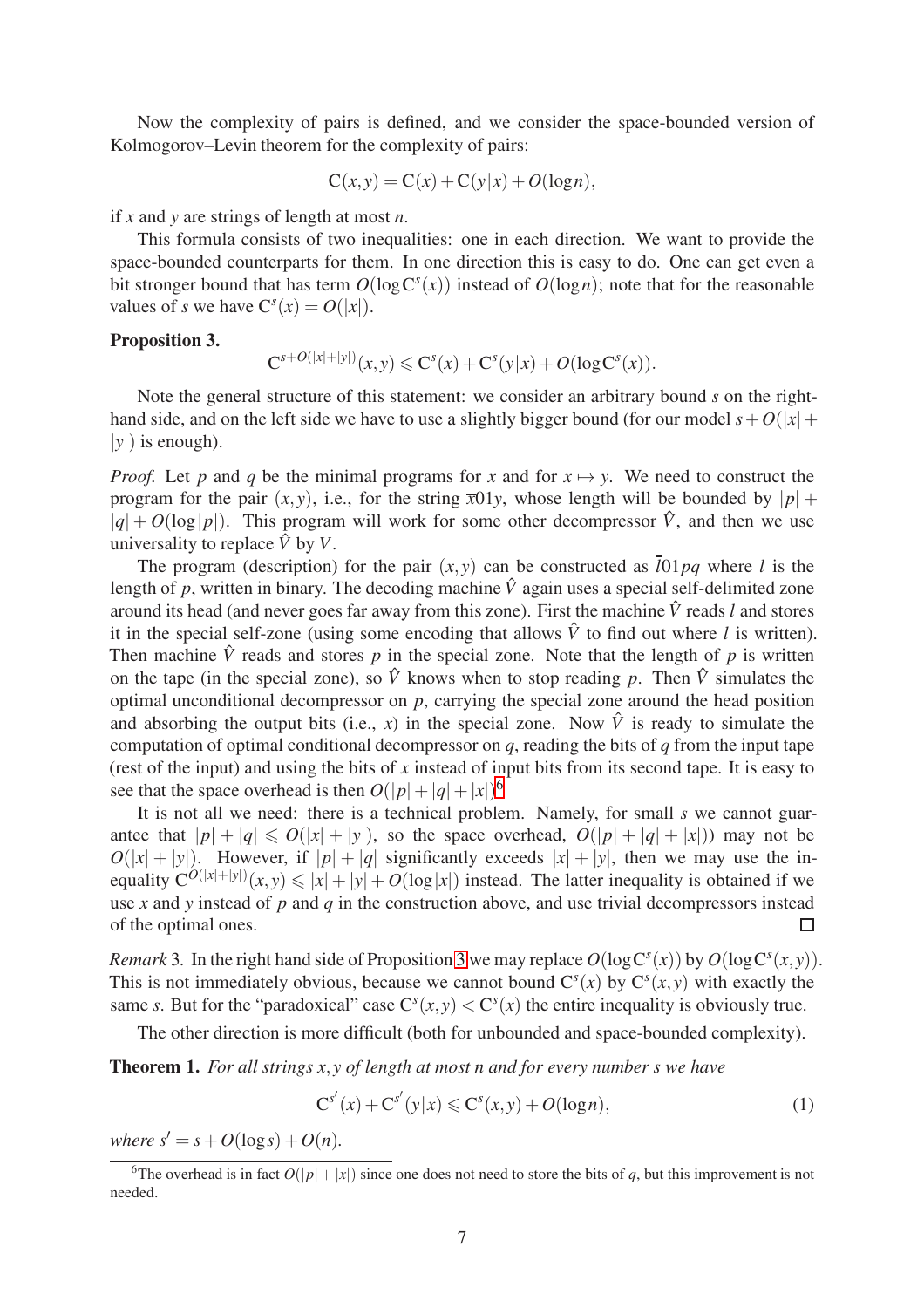Here we use the notation s' for the space bound on the left-hand side to avoid repetitions. The exact meaning of this statement: there exists a constant *c* such that for every *n*, for all *x*, *y* of length at most *n* and for every *s* we have  $C^{s'}(x) + C^{s'}(y|x) \leq C^{s}(x,y) + c \log n$ , where  $s' = s + c \log s + cn + c$ .

Longpré [\[7,](#page-20-3) Theorem 3.13, p. 35] proved essentially<sup>[7](#page-7-0)</sup> the same result with  $2s + O(\log s)$ instead of  $s + O(\log s)$ ; in his paper he uses 3*s*, but his argument gives  $2s + O(\log s)$  without changes. We improve this bound using Sipser's technique from [\[13\]](#page-20-6).

*Proof.* The proof is obtained by the modification of Longpre's argument which in its turn is a modification of the standard proof of the Kolmogorov–Levin formula. So we first recall the standard argument, then explain the modifications used by Longpre, and then prove the final result.

The standard argument (for the complexities without resource bounds) goes as follows. Let *m* be the complexity of the pair:  $C(x, y) = m$ . We may always assume that  $m = O(n)$ : for the unbounded case it is always true, since we have two strings of length at most *n* and their pair has complexity at most  $2n + O(\log n)$ . For the bounded case and very small *s* the complexity  $C<sup>s</sup>(x, y)$ may be larger than  $2n+O(\log n)$  (since even the trivial program for the pair still requires some space to run), but then the inequality is obviously true for  $s' = O(n)$ , since both terms on the left-hand side are bounded by  $n + O(1)$  for this value of *s'*.

Consider the set  $S_m$  of all pairs  $\langle x', y' \rangle$  such that  $C(x', y') \leq m$ . They can be enumerated by an algorithm (given *m*), and there are  $O(2^m)$  of them. Our pair  $\langle x, y \rangle$  is an element of this set. Count the pairs  $\langle x, y' \rangle$  in this set *that have the same first coordinate* (i.e., the first coordinate *x*). Assume that we have about  $2^k$  of them for some *k*. We may choose *k* in such a way that the number of those pairs is between  $2^k$  and  $2^{k+1}$ . Now we make two observations:

- Knowing *x*, we can filter the pairs in the enumeration of  $S_m$  and keep only the pairs with the first coordinate *x*, looking at their second coordinate. This process enumerates at most  $2^{k+1}$  strings, and *y* is one of them. The string *y* can be reconstructed if we know *x*, *m* and the ordinal number of y in this enumeration (this requires  $k + O(1)$  bits of information). In total we get  $O(log m) + k$  bits (we need to separate *m* and the ordinal number, and this involves some separation overhead, but this overhead can be absorbed by *O*(log*m*): we may repeat each bit of *m* twice and add 01 at the end). Therefore,  $C(y|x) \le k + O(\log m)$ .
- On the other hand, we can enumerate all  $x'$  such that there are at least  $2^k$  different  $y'$  such that  $C(x', y') \leq m$ ; there are at most  $O(2^{m-k})$  of them, since each of them produces at least  $2^k$  pairs and the total number of pairs is  $O(2^m)$ . The string *x* appears in this enumeration. So we can specify *x* by the ordinal number in the enumeration  $(m - k + O(1))$  bits), in addition to the values of *m* and *k* needed for the enumeration. The total number of bits is  $O(\log m) + m - k$ , therefore  $C(x) \leq m - k + O(\log m)$ . (Note that  $k \leq m$ , so *k* also has a self-delimited encoding of size *O*(log*m*).)

Combining the bounds for  $C(x)$  and  $C(y|x)$  and recalling that  $m = O(n)$ , we get the desired result.

This was the argument for the unbounded case. It does not work as is for the space-bounded complexity. The problem is that the enumeration used in this argument needs a lot of space, since the lists of enumerated objects are exponential in *m*. However, another approach is possible. Recall that *x* and *y* are strings of length at most *n*. There are at most  $O(2^{2n})$  pairs  $\langle x, y \rangle$ 

<span id="page-7-0"></span><sup>&</sup>lt;sup>7</sup>His setting is slightly different: for him *s* is not a numerical parameter, but a function of the input size, so the exact comparison is difficult.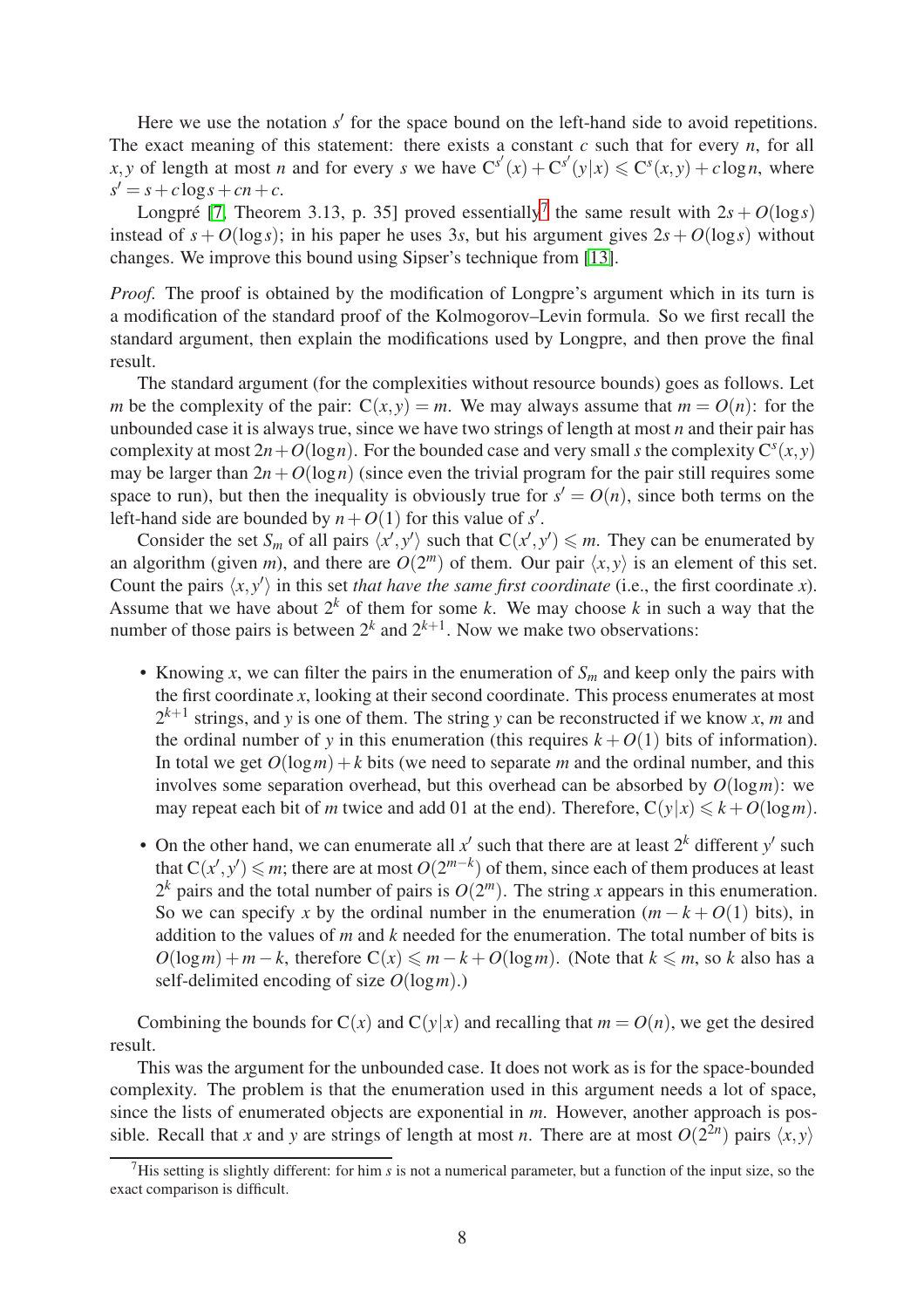of strings of length at most *n*. We may consider them in some fixed order (e.g., in the lexicographical one), and compute  $C<sup>s</sup>(x, y)$  for each pair. As we have discussed, the function  $C<sup>s</sup>$  is computable, and the following lemma shows that we do not need too much space to compute it.

<span id="page-8-0"></span>**Lemma 1.** *The complexity*  $C^{s}(x)$  *can be computed* (*given s and x such that*  $s \ge \Omega(|x|)$ *) in space*  $2s + O(\log s) + O(|x|)$ .

This is a weak version of this lemma (that gives Longpre's result). We will see later that one can replace 2*s* by *s*, and this will finish the proof of Theorem [1,](#page-6-2) but we start with the simpler bound.

*Proof of Lemma [1.](#page-8-0)* We know that  $C^{O(|x|)}(x) \le |x| + O(1)$ , and our assumption guarantees that *s* is large enough to guarantee that  $C^{s}(x) \le |x| + O(1)$ . So it is enough to try all the programs of length at most  $|x| + O(1)$  to see which of them produce *x* with space bound *s* (in the order of increasing length, so the first one found will be the shortest one). To keep track of the current program, we need  $O(|x|)$  space. To simulate the program and to keep track of the space used by it, we need additional  $s + O(\log|s|)$  space. The only problem is that the program that we try may never terminate. To detect these cases, we use a counter for the number of steps. Since a machine with space bound *s* has at most  $2^{s+O(\log s)}$  configurations, if the number of steps exceeds this  $2^{s+O(\log s)}$  bound, some configuration appears twice and the program is in the infinite loop. To detect this loop, we use a counter of size  $s + O(\log s)$ . In total we need  $2s + O(\log s) + O(|x|)$ space to find the complexity, as claimed.  $\Box$ 

Now the proof goes as before. We consider the set  $S_{m,n}^s$  of all pairs  $\langle x', y' \rangle$  such that  $|x'| \le n$ ,  $|y'| \le n$  and  $C^{s}(x', y') \le m$ . The pair  $\langle x, y \rangle$  is one of its elements. Choose *k* in such a way that the number of pairs  $\langle x, y' \rangle$  in this set (with the first coordinate *x*) is between  $2^k$  and  $2^{k+1}$ . Then

•  $C^{2s+O(\log s)+O(n)}(y|x) \leq k+O(\log s)+O(\log n);$ 

• 
$$
C^{2s+O(\log s)+O(n)}(x) \leq m-k+O(\log s)+O(\log n)
$$
.

Indeed, *y* can be reconstructed if we know the ordinal number of *y* in the enumeration of all *y* ′ such that  $\langle x, y' \rangle \in S_{m,n}^s$ , and this set can be enumerated (in the lexicographical order) when *x*, *m*, *n* and *s* are known, and Lemma [1](#page-8-0) guarantees that this can be done in space  $2s + O(\log s) + O(n)$ ; recall also that  $m = O(n)$  according to our assumption. On the other hand, x can be enumerated together with other  $O(2^{m-k})$  strings  $x'$  of length at most *n* such that there are at least  $2^k$  strings *y*' of length at most *n* with  $C^{s}(x', y') \le m$ . We can check whether *x*<sup>'</sup> has the required property trying all y' sequentially and counting them in  $O(n)$  space. The ordinal number of x in the enumeration requires  $m - k$  bits, all other parameters require  $O(log n) + O(log s)$  bits, and the space used in the process is still  $2s + O(\log s) + O(n)$ .

Combining these two inequalities, we get

$$
C^{s'}(y|x) + C^{s'}(x) \leq C^s(x,y) + O(\log s) + O(\log n),
$$

where  $s' = 2s + O(\log s) + O(n)$ .

This result is weaker that the claim we need to prove in two aspects. First, we need to replace 2*s* by *s* in the expression for *s'*. Second, we proved the inequality with  $O(\log s)$  in the right hand side that should not be there. Note that this term makes the statement vacuous if *s* is exponential in *n*, and does not allow us to get the unbounded Kolmogorov–Levin theorem as a corollary of the bounded version when  $s \rightarrow \infty$ .

First let us explain how the factor 2 can be avoided using the following result that goes back to [\[13\]](#page-20-6):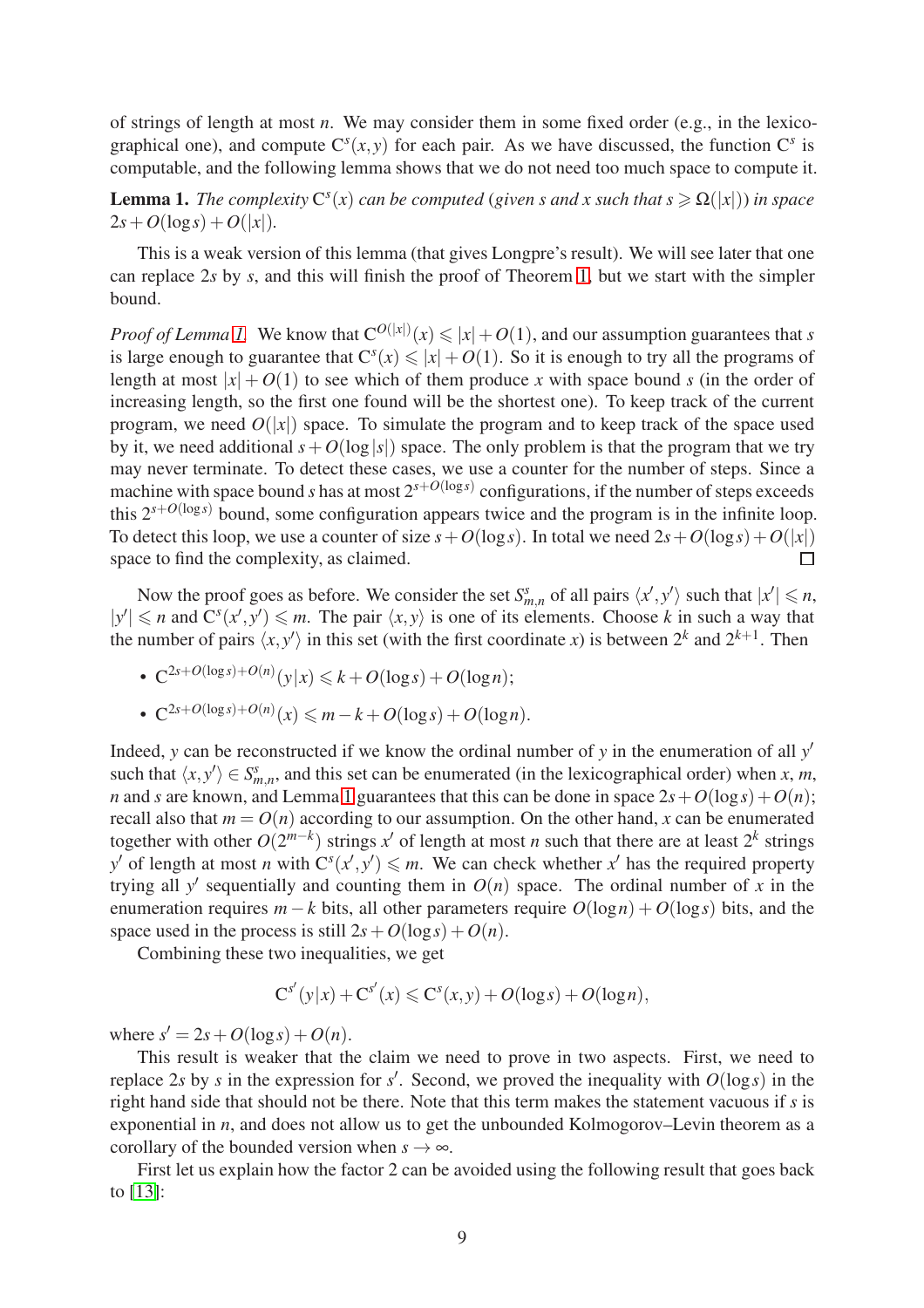Proposition 4 (Sipser). *Let M be a machine. Then there is a machine M that decides, given a string x and number s, whether M terminates on input x in space s or not. Machine M uses at most s* +  $O(\log s)$  +  $O(|x|)$  *space working on pair x, s.* 

Note that since the allowed space overhead is  $O(\log s) + O(|x|)$ , there is no problem with keeping *x* and the binary representation of *s* in the memory. Note also that after we checked the termination, we can restart the computation of  $M$  and get the output of  $M$  on  $x$  within the same space bound.

*Proof.* We prove this claim for our computational model (machines with two stacks), though the result is valid for ordinary multitape machines since it allows  $O(\log s) + O(|x|)$  overhead. We may assume without loss of generality that machine *M* clears its stacks when terminates, and reads its input completely. For that the old final state is transformed in a cleaning state that pops elements until both stacks are empty, and reads the input until its end.

Let us consider all configurations of *M* that use space at most *s* as vertices of the directed graph. For every vertex (configuration) *v*, draw an edge that goes from *v* to the next configuration (after one computation step is performed), or no outgoing edges if *v* is final or if the next computation step violates the space bound. According to our assumption, the final configuration is unique. Let us denote it by *f*. We need to check whether a (unique) path starting from the initial configuration gets into *f* .

The graph may have cycles (the machine may go into a loop). However, the connected component of the final configuration, i.e., the set of vertices *v* such that there is a path from *v* to *f* , is a tree where edges go from a vertex to its parent. Indeed, the outgoing path is unique (the machine is deterministic), so the vertices of any loop cannot have a path to *v*. The root of this tree is *f* . The termination question can be now reformulated as follows: is the initial configuration in the tree?

To answer this question, one can traverse the tree using depth-first search. Note that the standard (non-recursive) algorithm for this (see, e.g., the textbook [\[11,](#page-20-7) Chapter 3]) does not use any additional memory, and the basic operations can be performed with  $O(1)$  space. More precisely, let us order siblings (sons of the same parent) arbitrarily (but consistently). This induces a natural ordering on the leaves. We can traverse the tree, visiting all the leaves in this ordering. In this process we make three types of moves: from a vertex to (a) its first child, (b) its parent and (c) its next sibling (in the chosen order). All non-leaf vertices are visited twice: first on the path from the root to leaves, the second time on the way back to the root. The tree-traversing algorithm at every step keeps the current vertex and one bit saying whether it is on the way to the leaves or back. The basic operation of the tree-traversing algorithm are the following:

- *Checking whether the given vertex v has children, and if yes, finding the first child of v*. In our case this means that the current configuration can be obtained from some other configuration; if yes, we should find the first among these predecessor configurations (children).
- *Checking whether the given vertex v is the last sibling in the ordering we have on v's siblings; finding the next sibling of v if it exists*. In our case we should consider all the configurations that have the same successor, and find the next one in the chosen ordering (if our configuration is not the last one).
- *Checking whether the given vertex v is the root, and finding the parent of v if v is not the root*. In our terms it means that we have to check whether the configuration is final, and find the successor configuration if it is not.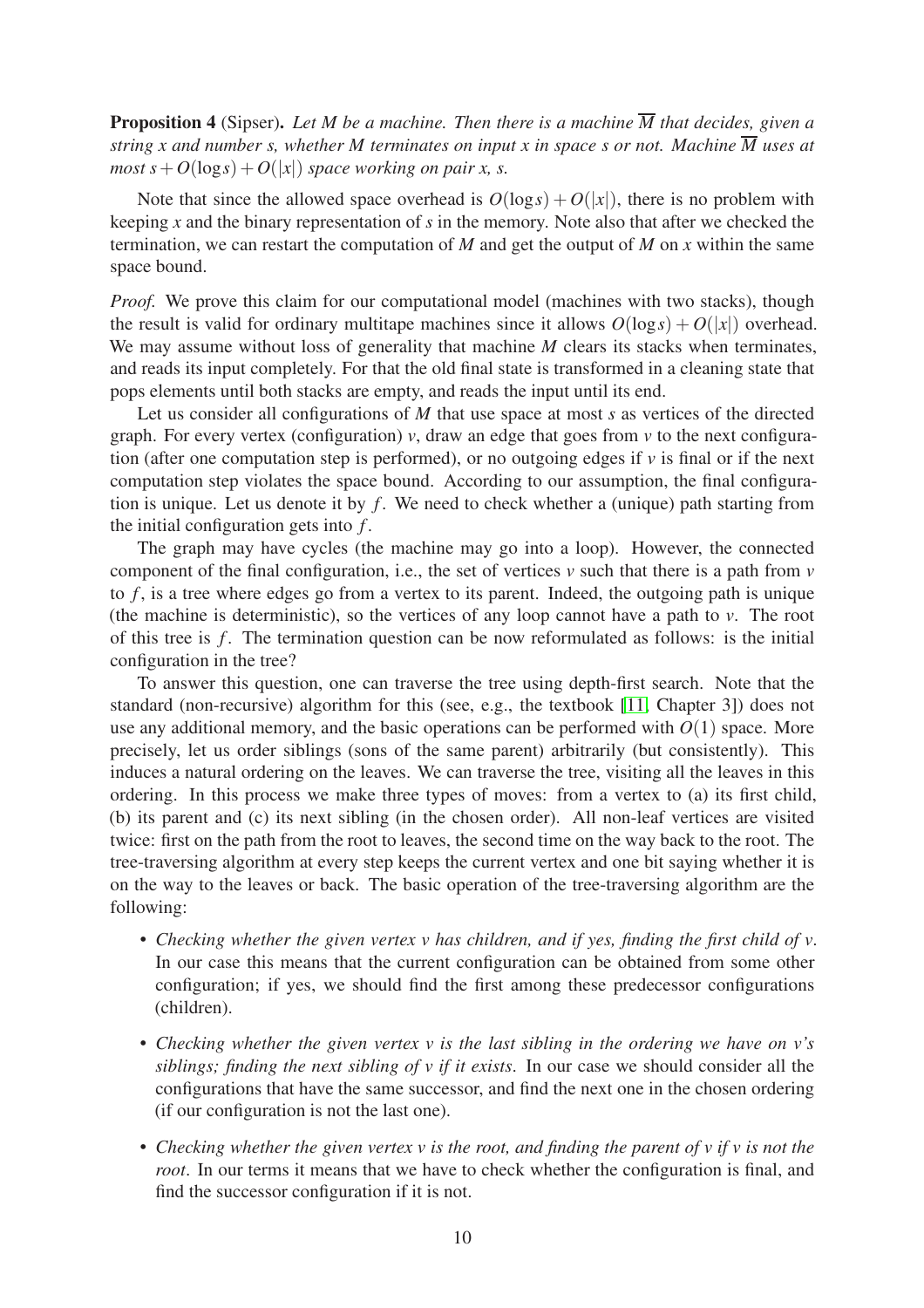We also need to keep track of the configuration size (since we do not consider configurations that require more than *s* space), but this can be done in *O*(log*s*) memory. All other checks are local (require  $O(1)$ ) additional memory), since only the immediate neighborhood of the head  $(O(1)$  top elements of the stacks) needs to be taken into account.

While traversing the tree, we have to check all the time whether an initial configuration with input string *x* appears. This requires  $O(|x|)$  additional memory. In total we use space  $s + O(\log s) + O(|x|)$ , as claimed.  $\Box$ 

Sipser's trick immediately gives us a stronger version of Lemma [1](#page-8-0) (the rest of the proof of this lemma remains the same).

**Lemma 2.** *The complexity*  $C^{s}(x)$  *can be computed* (*given s and x such that*  $s \ge \Omega(|x|)$ *) in space*  $s + O(\log s) + O(|x|)$ .

This immediately gives us a better bound in the inequality:

$$
C^{s'}(y|x) + C^{s'}(x) \le C^{s}(x, y) + O(\log s) + O(\log n),
$$

is now proven for  $s' = s + O(\log s) + O(n)$  (now we have *s* instead of 2*s*). The  $O(\log s)$  additive term in the right hand side was used to remember the space bound *s*, so the configurations of size greater than *s* could be discarded. Still we can avoid this *O*(log*s*) term if we change the enumeration order. This can be done as follows.

Instead of enumerating for some fixed *s* all pairs  $\langle x', y' \rangle$  with  $|x'|, |y'| \le n$  such that  $C^s(x', y') \le n$ *m*, we do it sequentially for  $s = 1, 2, 3, \ldots$ . So every pair with  $|x'|, |y'| \leq n$  and (unbounded) complexity  $C(x', y') \le m$  will be enumerated at some stage, but the amount of space used for the enumeration increases with time. Using some additional precautions, we may guarantee that this enumeration will be without repetitions (no pair is enumerated twice). Indeed, after we find some  $x'$ ,  $y'$  with  $C^{s}(x', y')$  ≤ *m* for the current *s*, we check whether the same is true for *s* − 1, and if yes, skip the pair. Note that it can be done without increasing the space bound, since we may reuse the same space both for *s* and *s*−1.

Now we choose the value of *k*. For that we consider the pairs such that  $C^{s}(x, y') \leq m$  for *the given value of s.* There exists some  $k$  such that the number of these pairs is between  $2^k$  and  $2^{k+1}$ .

Let us check that  $C^{s'}(y|x) \le k + O(\log n)$  for  $s' = s + O(\log s) + O(n)$ . Knowing *n* and *m*, we can perform the enumeration described above; knowing *x*, we can restrict the enumeration to pairs  $\langle x, y' \rangle$  with the first component *x*. The pair  $\langle x, y \rangle$  is among them; moreover, we know that its ordinal number in this restricted enumeration is at most  $2^{k+1}$ , so we need  $k+O(1)$  bits to specify this number (in addition to  $n$ ,  $m$  and  $x$ ). Performing the enumeration until that many pairs with first component *x* appear, we use only  $s + O(\log s) + O(n)$  bits, since we stop the enumeration after the required number of pairs are found. This gives the inequality we wanted (recall that  $m = O(n)$ , so we can specify *m* and *n* by  $O(\log n)$  bits).

Now we need to show that  $C^{s'}(x) \leq m - k + O(\log n)$  for the same value of *s'*. For that we enumerate elements *x*<sup>*'*</sup> that have large "vertical sections" (have many *y*<sup>*'*</sup> such that  $C^{s}(x', y') \leq m$ ). Again we do it sequentially for  $s = 0, 1, 2, \ldots$  For each *s* and  $x'$  we can find the size of this vertical section by trying all *y'* with  $|y'| \le n$  sequentially (and reusing the space), if the size is greater than  $2^k$ , we include  $x'$  in the enumeration. Again we modify the enumeration to avoid repetitions and check whether the size was not large enough for the previous value of *s*. In this way we enumerate all  $x'$  that have large sections for unbounded complexity, using more and more space in the process.

This enumeration will include our *x* at the stage corresponding to the given value of *s*. The ordinal number of *x* in the enumeration is at most 2*m*−*k*+*O*(1) for the same reason as before. At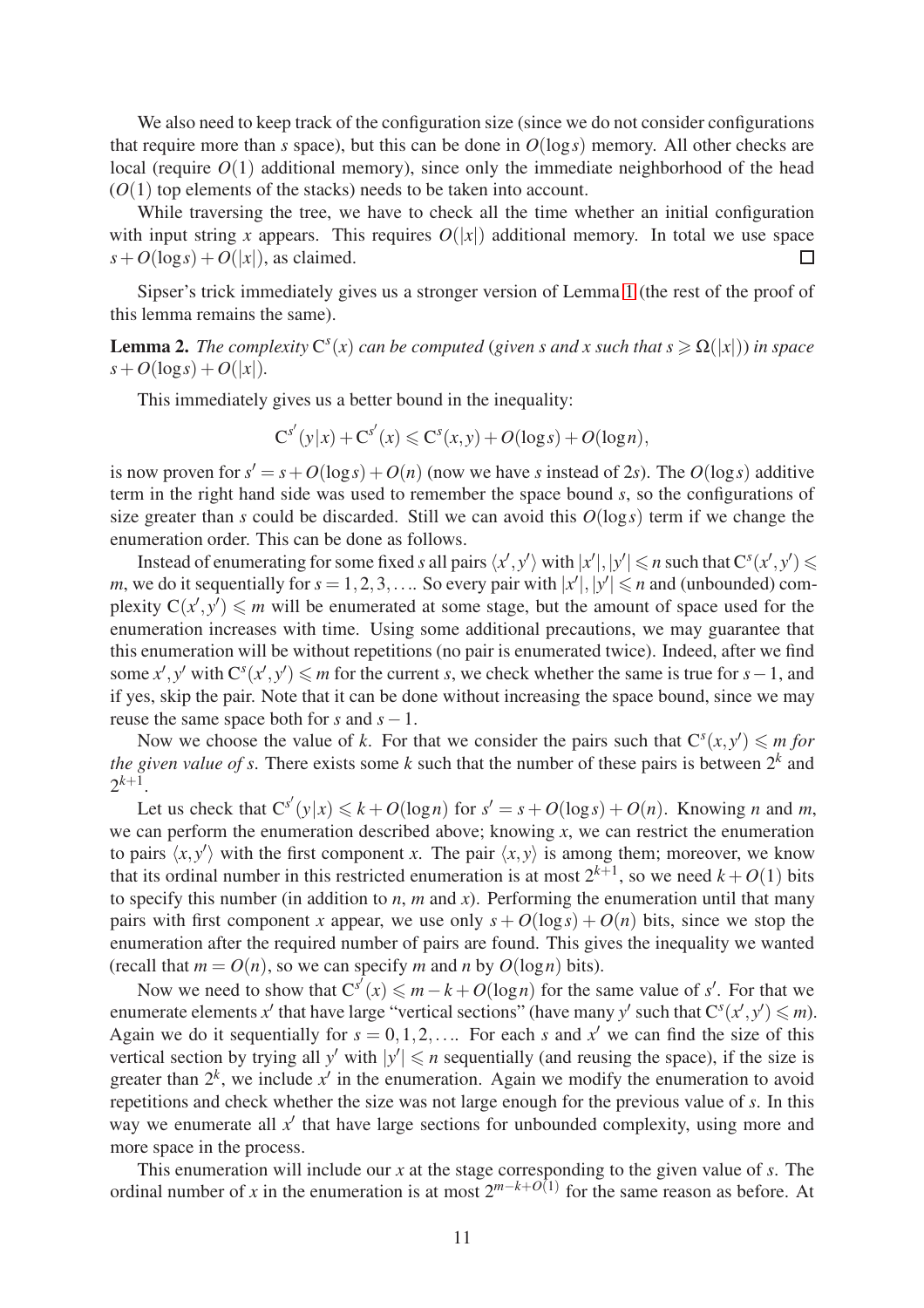this stage the space used by the computation is  $s + O(\log s) + O(n)$ , and we stop the enumeration after a required number of strings are enumerated. To start the enumeration we need to know *n*, *m* and *k*, all three can be specified by  $O(log n)$  bits, in total we get  $m-k+O(log n)$ , as required.

 $\Box$ 

Theorem [1](#page-6-2) is proven.

## 3 Basic inequalities: space-bounded version

We have defined space-bounded complexity for pairs. In the same way (and with the same precision) one can define the complexity of triples, and, in general, *m*-tuples for every fixed *m*. In the section we prove space-bounded versions of the so-called *basic inequalities*for Kolmogorov complexity.

The basic inequality involves complexities of triples and says (in the unbounded version) that

$$
C(x) + C(x, y, z) \leq C(x, y) + C(x, z) + O(\log n)
$$

if *x*, *y*,*z* are strings of length at most *n*. Usually it is proved by considering conditional complexities:

$$
C(x, y) = C(x) + C(y|x) + O(log n),
$$
  
\n
$$
C(x, z) = C(x) + C(z|x) + O(log n),
$$
  
\n
$$
C(x, y, z) = C(x) + C(y, z|x) + O(log n).
$$

Using these equalities, we rewrite the inequality as

$$
C(y, z|x) \leq C(y|x) + C(z|x) + O(\log n),
$$

and this is a relativized version of the inequality for the complexity of pairs:

$$
C(y,z) = C(y) + C(z|y) + O(log n) \leq C(y) + C(z) + O(log n);
$$

adding *y* as a condition may only decrease the complexity of *z*. In computability theory relativization is usually understood as adding an oracle access to some set to all the computations; almost all results of general computability theory remain valid after relativization. In algorithmic information theory a slightly different notion of relativization is also used: instead of adding a set as an oracle, we add some string as a condition in all the complexity expressions. Almost all results (and their proofs) remain valid after that. $8$ 

Let us do this is more detail to see how the space-bounded version can be proven. We have

$$
C^{s'}(x) + C^{s'}(y|x) \leq C^{s}(x,y) + O(\log n),
$$
  
\n
$$
C^{s'}(x) + C^{s'}(z|x) \leq C^{s}(x,z) + O(\log n),
$$

for some *s'* slightly larger than *s* (by that we mean that  $s' = s + O(\log s) + O(n)$ ). Therefore,

$$
2C^{s'}(x) + C^{s'}(y|x) + C^{s'}(z|x) \leq C^{s}(x,y) + C^{s}(x,z) + O(\log n).
$$

From this we conclude that

$$
2C^{s'}(x) + C^{s''}(y, z|x) \leq 2C^{s'}(x) + C^{s'}(y|x) + C^{s'}(z|x) + O(\log n) \leq C^{s}(x, y) + C^{s}(x, z) + O(\log n),
$$

<span id="page-11-0"></span><sup>&</sup>lt;sup>8</sup>For the space-bounded complexity additional precautions are needed: if we add  $x$  as a condition, it may be necessary to add  $O(|x|)$  to the space bound.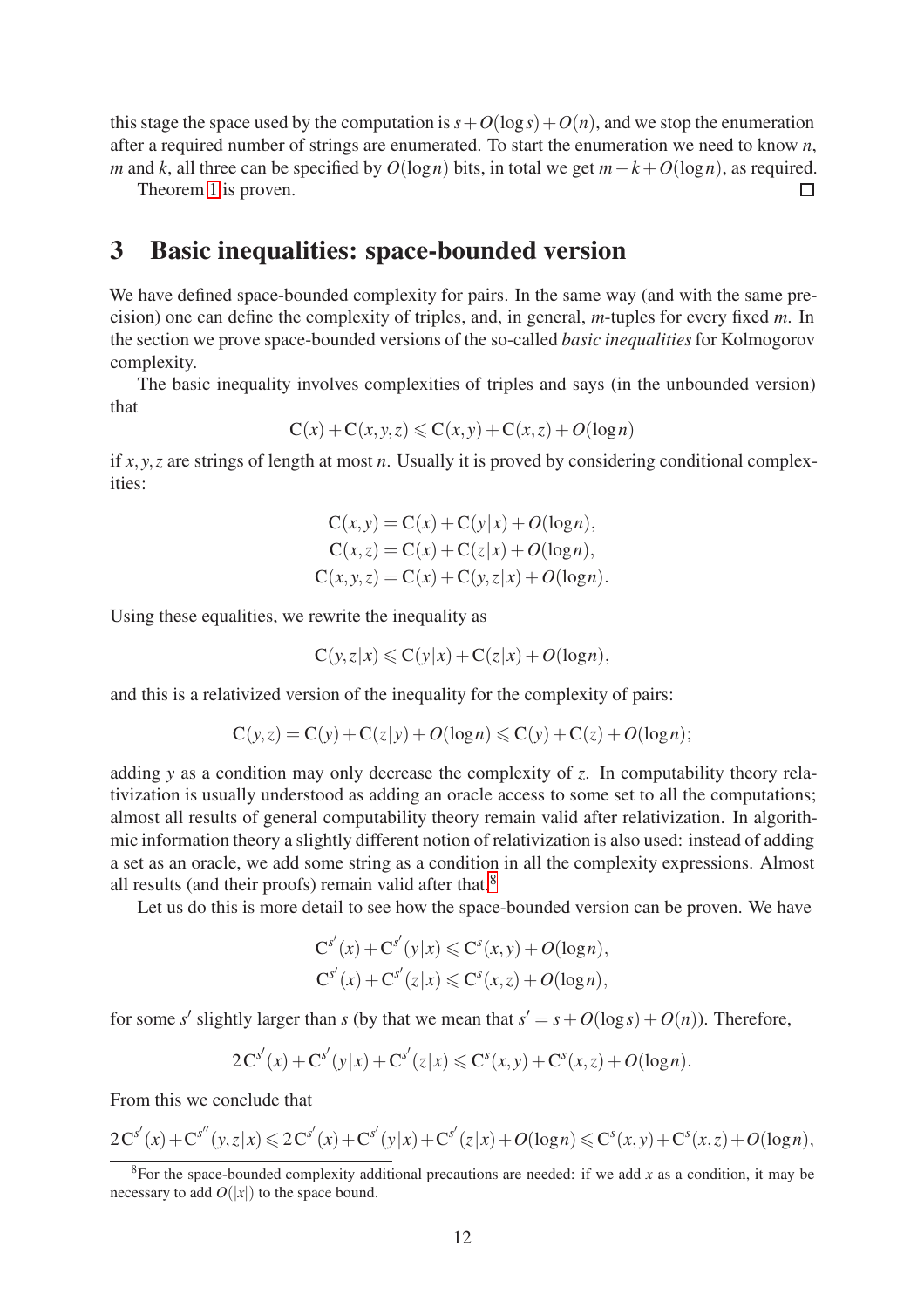for some s<sup>"</sup> slightly exceeding s', used the relativized inequality for the complexity of a pair:

$$
C^{s''}(y, z|x) \leq C^{s'}(y|x) + C^{s'}(z|x) + O(\log n);
$$

Here  $s'' = s' + O(\log s') + O(n) = s + O(\log s) + O(n)$  absorbs the increase  $O(n)$  due to the length of the condition  $x$  that is needed for the relativization. Now we recall that

$$
C^{s'''}(x, y, z) \le C^{s'}(x) + C^{s''}(y, z|x) + O(log n)
$$

(easy direction of Kolmogorov–Levin formula) for some s''' slightly greater than s' and s'', and get

$$
C^{s'}(x) + C^{s'''}(x, y, z) \le C^{s}(x, y) + C^{s}(x, z) + O(log n).
$$

For uniformity we can replace *s'* by *s'''* on the left-hand side. Here *s'''* is the third iteration of adding overhead, so still

$$
s''' = s + O(\log s) + O(n),
$$

and we get the following space-bounded version of basic inequality:

<span id="page-12-0"></span>Theorem 2 (Space-bounded basic inequality).

$$
C^{s'}(x) + C^{s'}(x, y, z) \le C^{s}(x, y) + C^{s}(x, z) + O(\log n)
$$

*for all n, for all strings x*, *y*,*z of length at most n, for all numbers s, and for*

$$
s' = s + O(\log s) + O(n).
$$

More general inequalities (called also *basic inequalities*) are obtained if we replace *x*, *y*,*z* by tuples of strings; they are easy corollaries of Theorem [2](#page-12-0) (converting the tuples into their string encoding and vice versa can be done in  $O(n)$  space for strings of size at most *n*).

#### 4 Shannon inequalities: iterations

Fix some integer  $k \ge 1$ ; let  $x_1, \ldots, x_k$  be some strings. For each  $I \subset \{1, \ldots, k\}$  we consider the tuple  $x_I$  made of strings  $x_i$  with  $i \in I$ . In this notation, the basic inequalities mentioned above can be written as

$$
C^{s'}(x_{I\cap J})+C^{s'}(x_{I\cup J})\leqslant C^s(x_I)+C^s(x_J)+O(\log n),
$$

if all  $x_1, \ldots, x_k$  are strings of length at most *n* and  $s' = s + O(\log s) + O(n)$ . (The constants in the *O*-notation may depend on  $k$ ,  $I$ ,  $J$  but not on  $n$ ,  $x_1$ , ...,  $x_k$ ,  $s$ .)

Taking the sum of several basic inequalities (for the same *k*, but for different *I* and *J*), we may get other linear inequalities for the complexities of tuples, i.e., inequalities of the type

$$
\sum_{I \subset \{1,\ldots,k\}} \lambda_I \mathbf{C}(x_I) \geq 0
$$

where  $\lambda_I$  are some real coefficients. This is a well known procedure for unbounded Kolmogorov complexity [\[12,](#page-20-8) Chapter 10]; the resulting linear inequalities are called *Shannon inequalities*. Not all linear inequalities that are true with logarithmic precision are Shannon inequalities (an important discovery made in [\[16\]](#page-21-1)).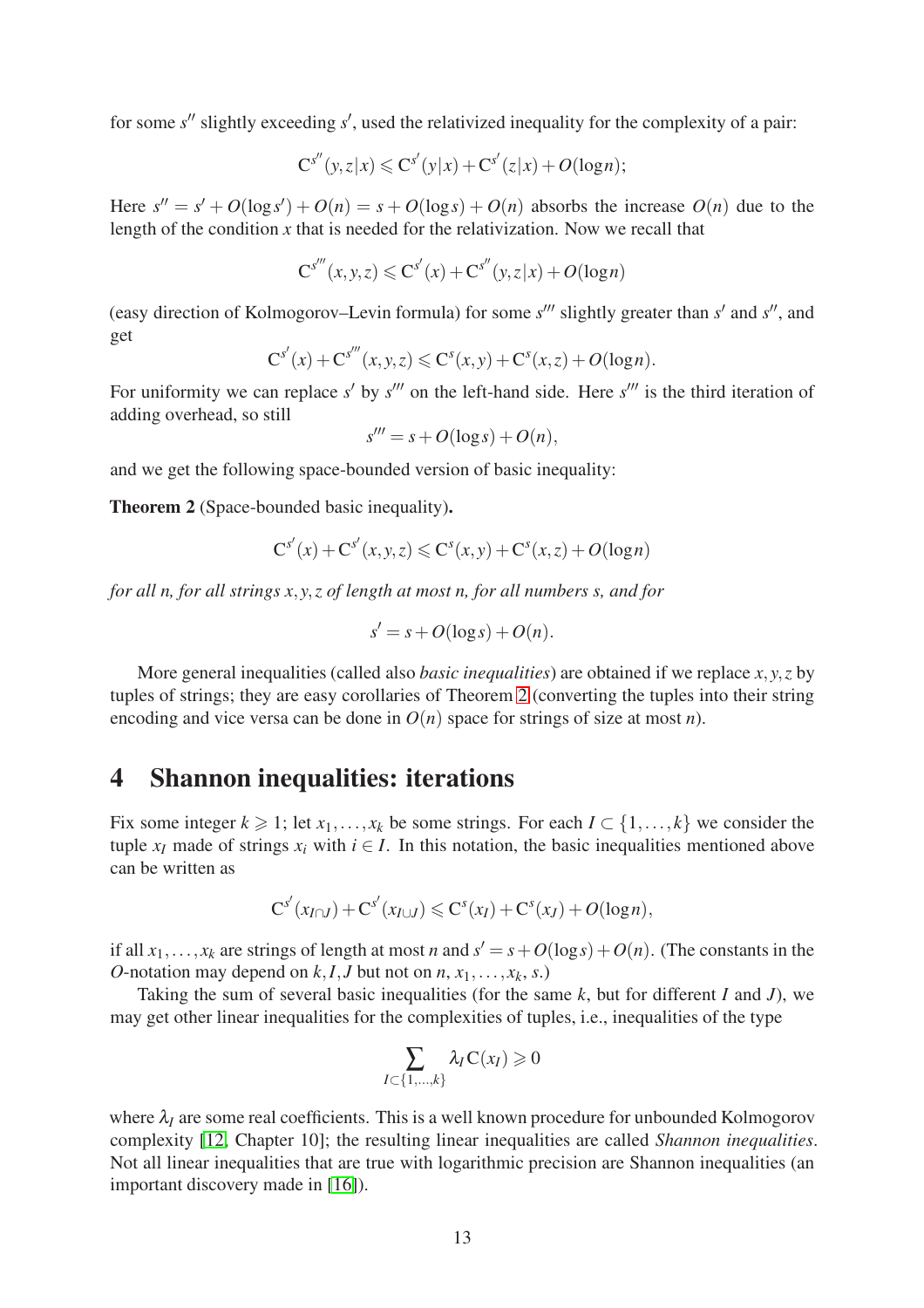In this section we show that *every Shannon inequality has a space-bounded version*. This space-bounded version is constructed as follows. We start by separating the positive and negative coefficients in the linear inequality. The corresponding groups are  $L, R \subset \{1, \ldots, k\}$ ; we assume that  $L \cap R = \emptyset$ . Now the general form of a linear inequality for complexities of tuples is

<span id="page-13-0"></span>
$$
\sum_{I \in L} \lambda_I C(x_I) \leq \sum_{J \in R} \mu_J C(x_J) \tag{2}
$$

where all  $\lambda$ <sub>*I*</sub> and  $\mu$ <sub>*J*</sub> are non-negative. The following theorem says that each Shannon inequality has a space-bounded counterpart of the same form as for the basic inequalities (but with slightly weaker space bound).

<span id="page-13-2"></span>Theorem 3. *Consider a linear inequality of the form* [\(2\)](#page-13-0) *that is a linear combination of basic inequalities* (*is a Shannon inequality*)*. Then the following space-bounded version of this inequality is true:*

<span id="page-13-1"></span>
$$
\sum_{I \in L} \lambda_I C^{s'}(x_I) \leqslant \sum_{J \in R} \mu_J C^s(x_J) + O(\log n),\tag{3}
$$

*if*  $x_1, \ldots, x_k$  are strings of length at most n, and  $s' = s + O(n^2 \log n) + O(n \log s)$ .

Here the constants in the *O*-notation depend on the inequality, but neither on *n* nor on  $x_1, \ldots, x_k$ . Note that the bounds are worse than for the basic inequalities: we have  $O(n \log s)$ instead of  $O(\log s)$  and  $O(n^2 \log n)$  instead of  $O(n)$ .

*Proof.* Consider the basic inequalities whose sum is the inequality [\(2\)](#page-13-0). For each of them consider the space-bounded version (from Theorem [2\)](#page-12-0). The sum of these space-bounded inequali-ties does not give ([3](#page-13-1)) directly: the resulting inequality may have terms  $C(x_I)$  with the same *I* in the left and right hand sides. In other words, we get an inequality of type [\(2\)](#page-13-0), but the sets *L* and *R* and not necessarily disjoint. For the unbounded complexities, these terms just cancel each other (partially or completely), and we get the desired Shannon inequality. However, when adding the space-bounded versions of the same basic inequality, we get an inequality where the complexity of the same tuple may appear with the same coefficient on both sides, but with different space bounds. We can rewrite is as

$$
\sum_{I\in L} \lambda_I \mathbf{C}^{s'}(x_I) + \sum_{K\in C} \sigma_K \mathbf{C}^{s'}(x_K) \leq \sum_{J\in R} \mu_J \mathbf{C}^{s}(x_J) + \sum_{K\in C} \sigma_K \mathbf{C}^{s}(x_K) + O(\log n).
$$

Here  $x_K$  are tuples that appear on both sides in the terms that are canceled in the unbounded version (partially or completely). Some  $K \in C$  may also appear in *L* or *R* (the part that is not canceled), but not in both: the sets *L* and *R* are disjoint. We would like to cancel the complexities of  $x_K$  for  $K \in \mathbb{C}$ , but now the complexities are different. They have bound  $s'$  on the left-hand side and *s* on the right-hand side, and cannot be canceled anymore.

The following trick helps. Let  $f(s) = s + O(\log s) + O(n)$  be the function from Theorem [2](#page-12-0) that transforms the right-hand side bound *s* to the left-hand side bound *s* ′ (here *s* is a variable, while *n* and the constants in the  $O(\cdot)$ -notation are fixed). Consider the sequence of space bounds

$$
u_0 = s, u_1 = f(u_0), \ldots, u_N = f(u_{N-1})
$$

for some large *N*. All tuple complexities can only decrease if we increase the space bound from  $u_k$  to  $u_{k+1}$ . Therefore, for a large enough *N*, namely,  $N = O(n)$  with a large enough constant, we guarantee the existence of  $k$  such that all complexities of tuples are the same with bounds  $u_k$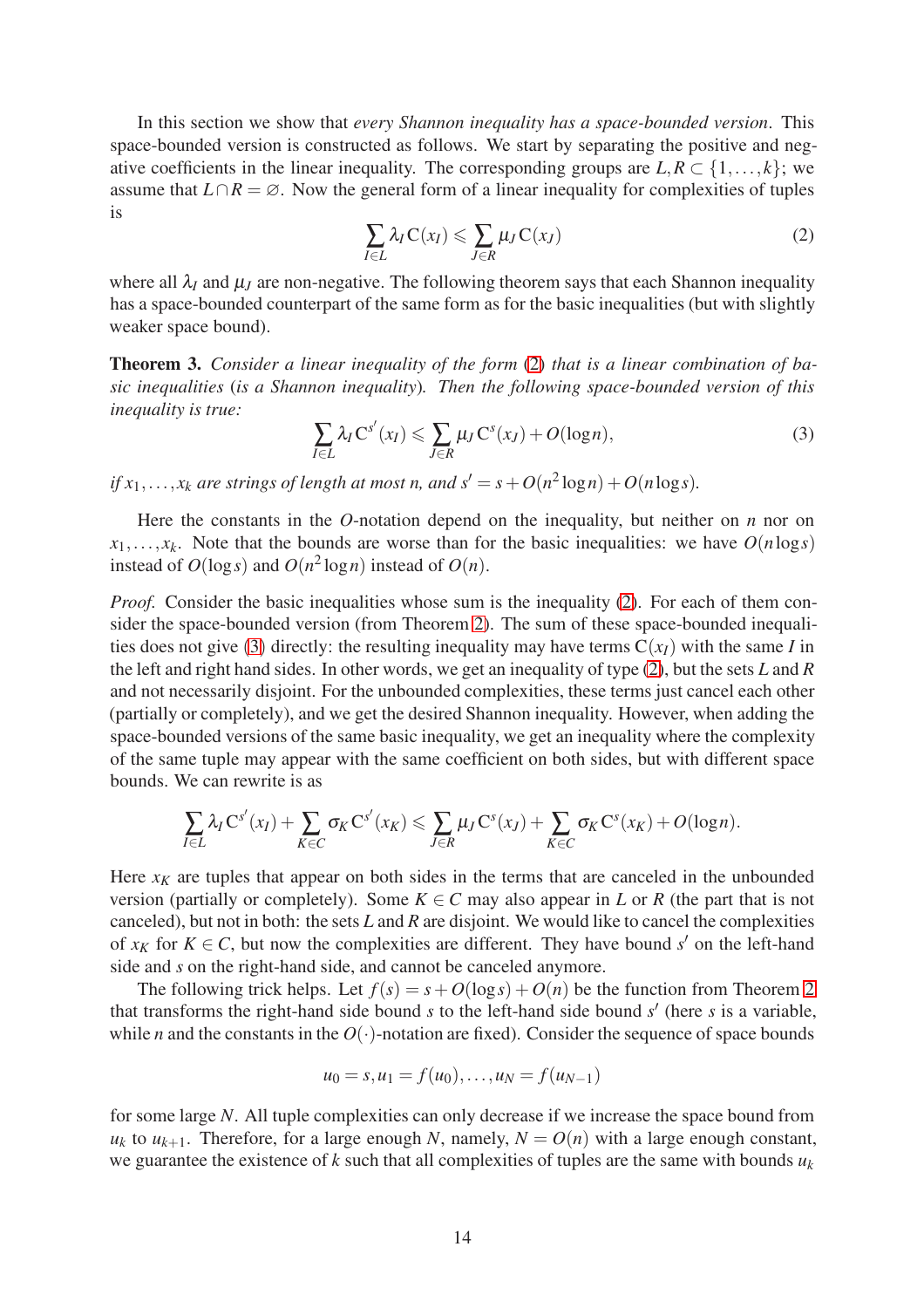and  $u_{k+1}$ . Then we can add the space-bounded inequalities and cancel the common terms as we did for the unbounded version. More precisely, we know that

$$
\sum_{I\in L} \lambda_I C^{u_{k+1}}(x_I) + \sum_{K\in C} \sigma_K C^{u_{k+1}}(x_K) \leq \sum_{J\in R} \mu_J C^{u_k}(x_J) + \sum_{K\in C} \sigma_K C^{u_k}(x_K) + O(\log n),
$$

and on both sides  $u_k$  can be replaced by  $u_{k+1}$  due to our assumption. So we can cancel the common terms. We cannot compute *k* for which there is no change in the complexities, but its existence is guaranteed. Then we can replace the bound on the left-hand side by  $u_N$ , and on the right-hand side by  $s = u_0$ .

It remains to show that for  $N = O(n)$  the *n*th iteration of function f started with *s* gives us at most  $s + O(n^2 \log n) + O(n^2 \log s)$ .

The required bound is an easy corollary of the following lemma:

<span id="page-14-0"></span>**Lemma 3.** Let  $f(s) = s + \log s + k$ , and  $f^{(m)}(s)$  be the mth iteration of f, i.e.,  $f^{(2)}(s) = f(f(s))$ , *etc. Then*

 $f^{(m)}(s) \leq s + m \log s + O((k+1)m \log m) + O(1)$ 

*for all integers*  $m \geq 1$ *, for all*  $s \geq 1$  *and*  $k \geq 0$ *.* 

*Proof.* This is a simple calculus exercise; we will prove the inequality

<span id="page-14-1"></span>
$$
f^{(m)}(s) \leq s + m \log s + c_1(k+1)(m+c_2) \ln(m+c_2)
$$
 (4)

for some  $c_1, c_2 > 0$  and for all  $n, s \ge 1, k \ge 0$ . Denote the right hand side of the equation [\(4\)](#page-14-1) by *F*(*m*); to perform the induction over *m*, it is enough to show that  $F(m+1) \geq F(m) + \log F(m) +$ *k*; note that both *f* and *F* are monotone. And for that it is enough to choose  $c_1$  and  $c_2$  in such a way that  $F'(m) \geq \log F(m) + k$  for all *m* (now *m* is not necessarily an integer, and we take derivative over *m*).

Let us see what is needed for that. We need (recall that  $(x \ln x)' = 1 + \ln x$ ):

$$
F'(m) = \log s + c_1(k+1) + c_1(k+1)\ln(m + c_2) \geqslant
$$
  
\$\geqslant k + \log (s + m \log s + c\_1(k+1)(m + c\_2)\ln(m + c\_2)).

Moving the term log*s* on the right-hand side and putting it inside the logarithm, we need to prove that

$$
c_1(k+1) + c_1(k+1)\ln(m+c_2) \geq k + \log\left[1 + \frac{m}{s}\log s + \frac{c_1(k+1)(m+c_2)}{s}\ln(m+c_2)\right].
$$

Note that  $\log[a+b+c] \leq \log(3 \max(a,b,c)) = \log 3 + \max(\log a, \log b, \log c)$ . So we may show separately that logarithms of all three terms in the square brackets are small compared to the left hand side for sufficiently large  $c_1, c_2$ ; it is enough since *k* is also small compared to  $c_1(k+1)$ for sufficiently large  $c_1$ . For log 1 and for log  $\left(\frac{m}{s}\right)$  $\frac{m}{s}$  log*s*) this is obvious, since we have the term  $c_1 \log(m + c_2)$  in the left-hand side, and  $c_1$  is large. It remains to show that

$$
c_1(k+1) + c_1(k+1)\ln(m+c_2) \gg \log (c_1(k+1)(m+c_2)\ln(m+c_2)/s) =
$$
  
= log c<sub>1</sub> + log(k+1) + log(m+c<sub>2</sub>) + log ln(m+c<sub>2</sub>) - log s

for sufficiently large  $c_1$  and  $c_2$ . And this is also simple: each positive term in the right-hand side is much smaller than the left-hand side (and minus log*s* can be omitted).  $\Box$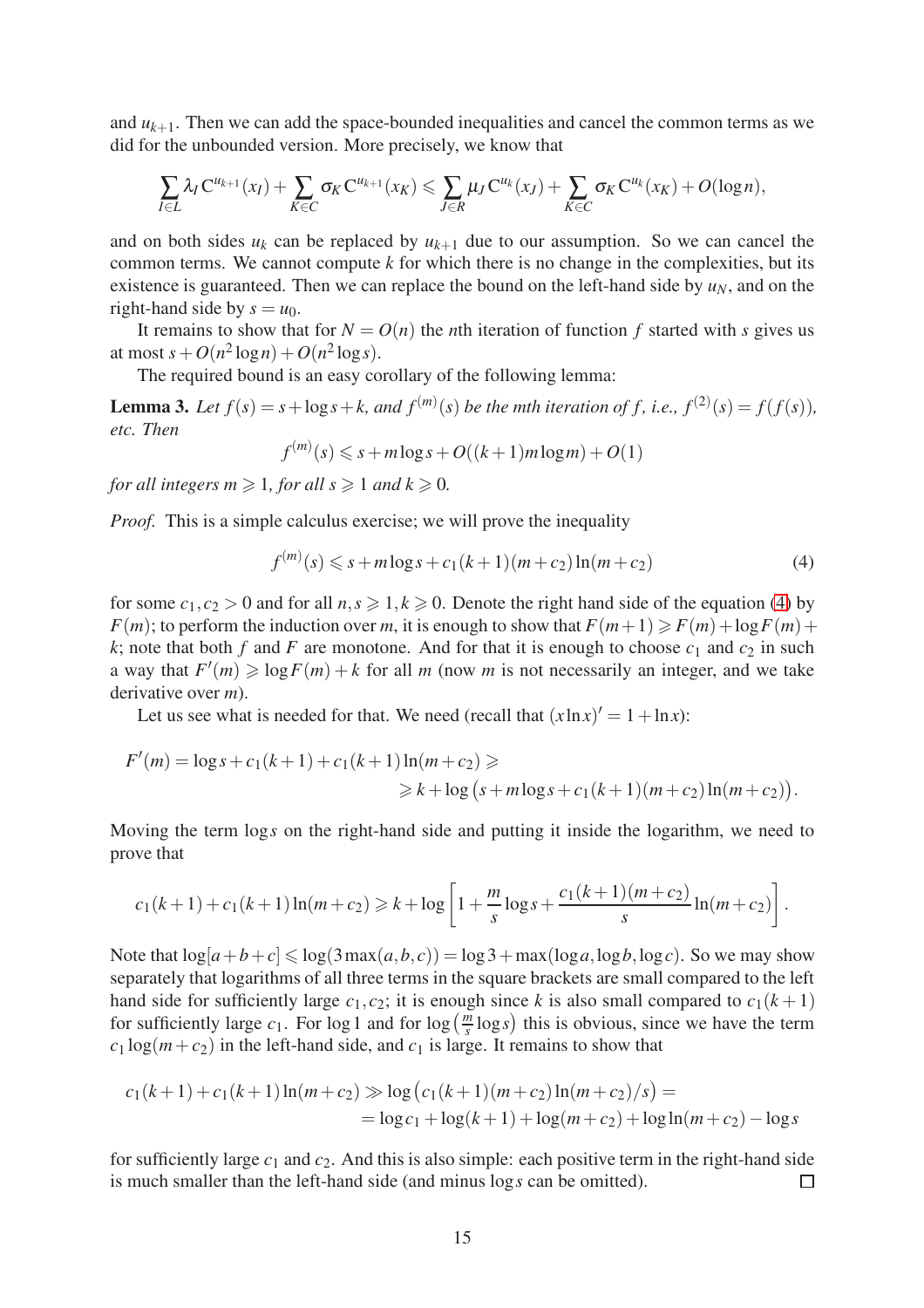To finish the proof of Theorem [3,](#page-13-2) we need to get the bound for  $O(n)$  iterations of function  $s \mapsto c + O(\log s) + O(n)$ . The difference is that we add not just log *s*, but *c* log *s* for some constant *c*. Note that each iteration of a function  $g(s) = s + c \log s + k$  can be replaced by *c* iterations of the function  $s \mapsto s + \log s + k/c$ . We apply Lemma [3](#page-14-0) to this function and get the following bound for *m* iterations of *g*:

$$
g^{(m)}(s) \leq s + cm \log s + O((k/c + 1)cm \log cm)
$$

This implies the required bound (using a constant value of *c* and  $k = O(n)$ , we get  $O(n \log s)$  in the first term and  $O(n^2 \log n)$  in the second term) and finishes the proof of Theorem [3\)](#page-13-2).  $\Box$ 

*Remark* 4*.* It may happen that for some Shannon inequality the cancellation problem can be avoided. This indeed happens for some natural Shannon inequalities, e.g.,

$$
2\,\mathrm{C}^{s'}(A,B,C)\leqslant \mathrm{C}^s(A,B)+\mathrm{C}^s(A,C)+\mathrm{C}^s(B,C)+O(\log n),
$$

that is therefore true for  $s' = s + O(\log s) + O(n)$ . However, it is not clear whether this can be done for arbitrary Shannon inequality.

## 5 General result

In this section we use a similar technique to prove a more general result that covers not only Shannon inequalities but all true linear inequalities for Kolmogorov complexity. Recall that a theorem from Hammer et al. ([\[4\]](#page-20-1), see [\[12,](#page-20-8) Chapter 10] for the detailed exposition) says that the same linear inequalities are true for complexities (with logarithmic precision) and for Shannon entropies. In this section we want to show that all inequalities in this class have space-bounded counterparts. For that, we need to modify the original proof from [\[4,](#page-20-1) [12\]](#page-20-8) using the tools we developed. Let us first formulate this result in a form similar to Theorem [3.](#page-13-2)

Let us fix some integer  $k \ge 1$ .

<span id="page-15-0"></span>Theorem 4 (Inequality with two space bounds). *Assume that a linear inequality for unbounded complexities with non-negative coefficients*  $\lambda_I$  *and*  $\mu_I$ *,* 

$$
\sum_{I \in L} \lambda_I C(x_I) \leq \sum_{J \in R} \mu_J C(x_J) + O(\log n),\tag{5}
$$

*is true for all n and for all strings x*1,..., *x<sup>k</sup> of length at most n. Then its space-bounded version*

<span id="page-15-2"></span>
$$
\sum_{I \in L} \lambda_I C^{s'}(x_I) \leq \sum_{J \in R} \mu_J C^s(x_J) + O(\log n) \tag{6}
$$

*holds for all n,s, for all strings*  $x_1, \ldots, x_k$  *of length at most n and for*  $s' = s + O(n^2 \log n) +$  $O(n \log s)$ .

We will derive this result from a different statement that does not require separating positive and negative coefficients:

<span id="page-15-1"></span>Theorem 5 (Existence of a common space bound). *Assume that a linear inequality for unbounded complexities*

$$
\sum_{I} \lambda_I C(x_I) \leqslant O(\log n),\tag{7}
$$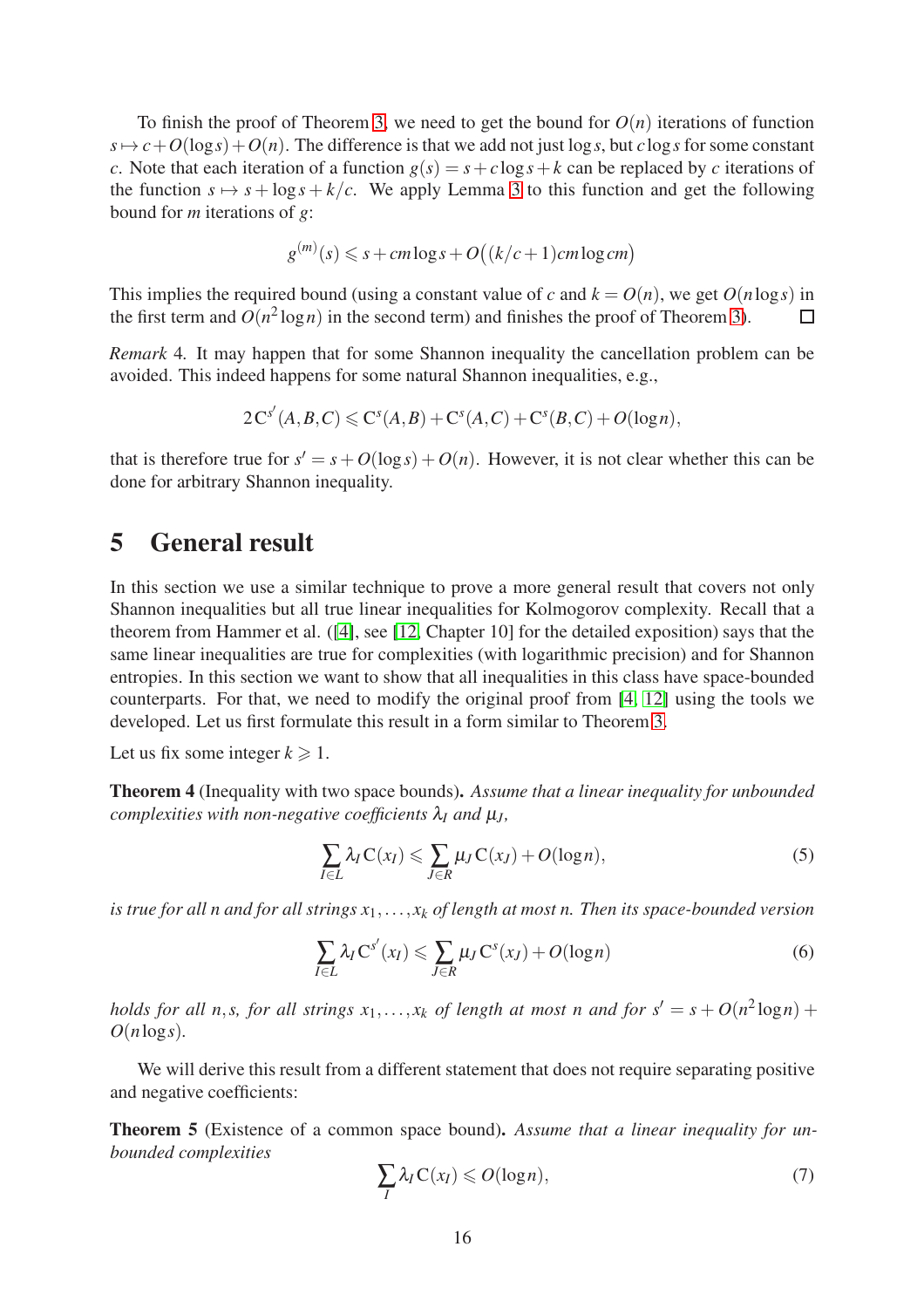with coefficients  $\lambda_I$  that can be positive or negative, is true for all n and for all strings  $x_1,\ldots, x_k$ *of length at most n. Then for every n,s and for every*  $x_1, \ldots, x_k$  *of length at most n its spacebounded version*

<span id="page-16-0"></span>
$$
\sum_{I \in L} \lambda_I \mathbf{C}^{s'}(x_I) \leqslant O(\log n) \tag{8}
$$

*holds for some s'*  $\in$   $[s, s + O(n^2 \log n) + O(n \log s)].$ 

This statement is purely existential (and a bit weird): it says that *there exists some s*′ between *s* and  $s + O(n^2 \log n) + O(n \log s)$  (depending on  $x_1, \ldots, x_k$ ) for which the inequality is true. Still it is easy to see that Theorem [4](#page-15-0) immediately follows from Theorem [5:](#page-15-1) if the inequality [\(8\)](#page-16-0) is true for some value of s', we may separate positive and negative coefficients as in [\(6\)](#page-15-2) and then replace *s'* by *s* in the right hand side, and by  $s + O(n^2 \log n) + O(n \log s)$  in the left hand side, due to the monotonicity. So it remains to prove Theorem [5.](#page-15-1)

*Proof.* We adapt the arguments used in [\[4,](#page-20-1) [12\]](#page-20-8) to prove the connection between (unbounded) complexity and entropy inequalities.

*Step 1*. First of all, we convert our assumption into the language of Shannon's information theory and note that

$$
\sum_I \lambda_I H(\xi_I) \leqslant 0
$$

for arbitrary random variables  $\xi_1, \ldots, \xi_k$ . Indeed, it is well known (see, e.g., [\[12,](#page-20-8) chapter 7]) that if  $\rho$  is an arbitrary random variable that has finite range, and  $\rho^1, \ldots, \rho^N$  are independent identically distributed copies of  $\rho$ , then the expected Kolmogorov complexity of the finite object  $(\rho^1, \ldots, \rho^N)$  is  $NH(\rho) + O(\log N)$ . Then, for a large *N*, we take *N* independent copies of the tuple  $\xi_1, \ldots, \xi_k$ . For every  $I \subset \{1, \ldots, k\}$  we have

$$
H(\xi_I) = \frac{\mathsf{E}[C(\xi_I^1,\ldots,\xi_I^N)]}{N} + \frac{O(\log N)}{N}.
$$

The matrix  $\xi_i^j$  $i$ <sup> $j$ </sup> can be considered as a *k*-tuple of its columns (for each column *i* is fixed and *j* ranges from 1 to *N*), and the inequality for complexities can be applied to these columns. It guarantees that

$$
\sum_{I} \lambda_{I} H(\xi_{I}) \leqslant \frac{O(\log N)}{N},
$$

and we get the required inequality since the left hand side does not depend on *N*.

*Step 2.* For a given tuple  $x_1, \ldots, x_k$  whose elements are strings of length at most *n*, and for some  $s' \geq s$  consider the set *X* of all the tuples  $y_1, \ldots, y_k$  of strings of length at most *n* such that

$$
C^{s'}(y_I|y_J)\leq C^{s'}(x_I|x_J)
$$

for all sets  $I, J \subset \{1, \ldots, k\}$ . The log-size of *X* does not exceed  $C^{s'}(x_1, \ldots, x_k)$ , since one of the inequalities requires that  $C^{s'}(y_1,..., y_k) \leq C^{s'}(x_1,..., x_k)$  (for empty *J* and for  $I = \{1,..., k\}$ ). The following lemma provides a lower bound for its size:

<span id="page-16-1"></span>**Lemma 4.** The log-size of X is at least  $C^{s''}(x_1,...,x_k) - O(\log n)$ , where  $s'' = s' + O(\log s') +$ *O*(*n*)*.*

*Proof of Lemma* [4.](#page-16-1) The set of all  $y_1, \ldots, y_k$  of length at most *n* that satisfy all the inequalities

$$
C(y_I|y_J) \leqslant C^{s'}(x_I|x_J)
$$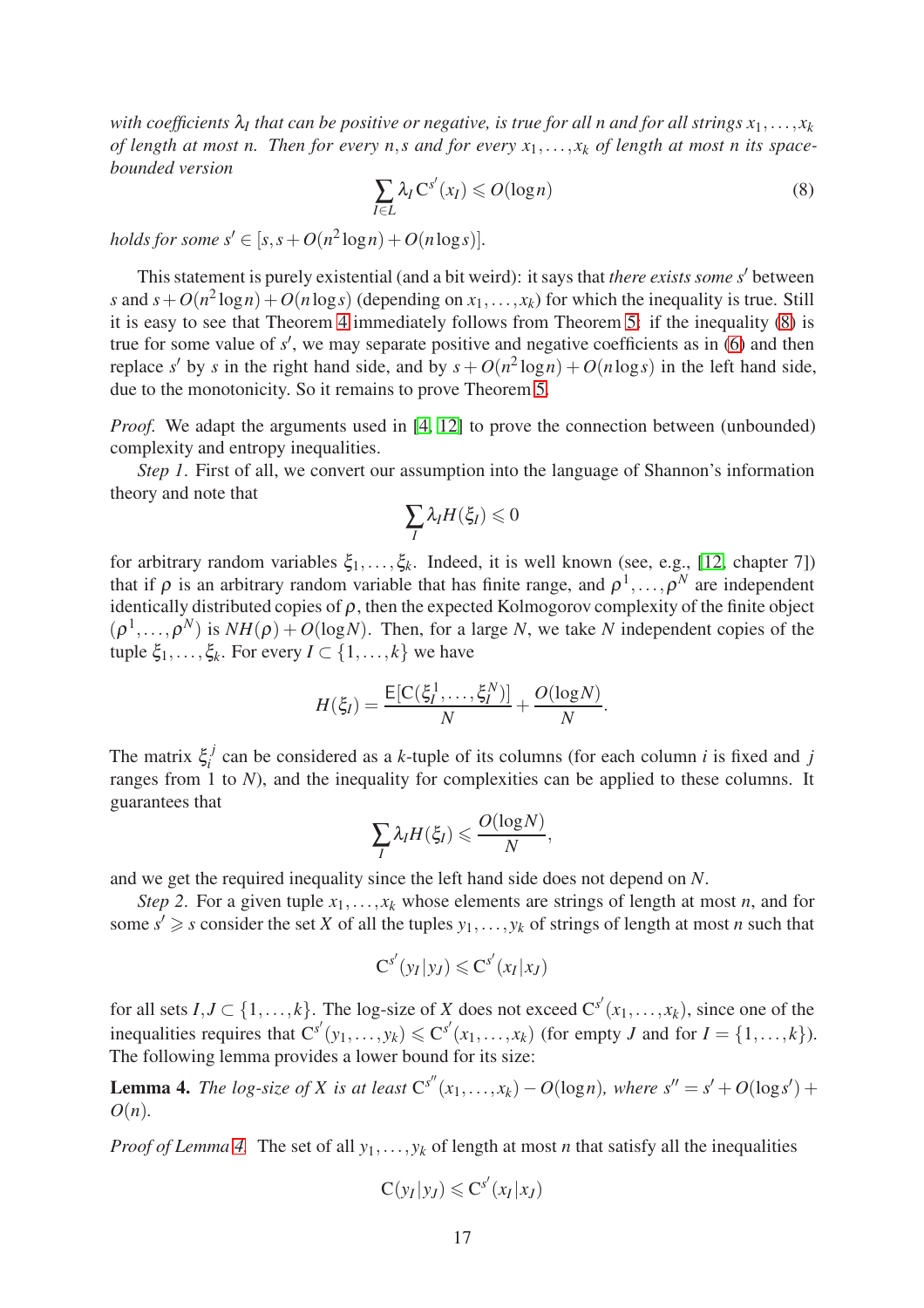(with unbounded complexity in the left side) can be enumerated if *n* and all the complexities in the right side on the inequalities are given. So the information needed to start the enumeration, is of size  $O(\log n)$ . The tuple  $x_1, \ldots, x_k$  belongs to *X*, and can be reconstructed if its ordinal number in the enumeration is given. Therefore,

$$
C(x_1,...,x_k) \leqslant \log |X| + O(\log n).
$$

Let us strengthen this inequality by using bounded complexity in the left-hand side:

 $\textbf{C}^{s'+O(\log s') +O(n)}(x_1,\ldots,x_k) \leqslant \log |X| + O(\log n).$ 

Indeed, the enumeration can be performed sequentially with increasing space bounds  $1, 2, 3, \ldots$ As before, we ensure the enumeration without repetitions by checking for every tuple  $y_1, \ldots, y_k$ whether it already appeared for the previous value of space bound. In this enumeration the tuple  $x_1, \ldots, x_k$  appears when the space bound is s' (or less). Stopping the enumeration at this time (knowing the number of tuples that should be enumerated), we use space  $s'' = s' + O(\log s')$  +  $O(n)$ . Lemma [4](#page-16-1) is proven.  $\Box$ 

*Step 3.* As in the proof of Theorem [3,](#page-13-2) consider the sequence of bounds  $s, f(s), f(f(s)),...$ where  $f(s) = s + O(\log s) + O(n)$  is the bound from Lemma [4.](#page-16-1) When the bound *s'* increases, all the complexities  $C^{s'}(x_I|x_J)$  may only decrease. Recall that the parameter *k* is fixed; we have only *O*(1)-many decreasing complexities (for all pairs *I*, *J* ⊂ {1, 2, ..., *k*}), and the initial value of these complexities is  $O(n)$ . Therefore, there are at most  $O(n)$  steps when some complexity decreases, and if it enough to make  $O(n)$  iterations to come to an iteration step when all complexities do not change. The total increase of space bound during  $O(n)$  iterations is not too big due to Lemma [3](#page-14-0) (we use the same argument as in the proof of Theorem [3\)](#page-13-2). So we come to the following statement:

<span id="page-17-0"></span>**Lemma 5.** *There exists some s'*  $\in$   $[s, s + O(n \log s) + O(n^2 \log n)]$  *such that* 

$$
\mathbf{C}^{f(s')}(x_I|x_J) = \mathbf{C}^{s'}(x_I|x_J)
$$

*for all*  $I, J \subset \{1, 2, ..., k\}$ *.* 

Combining Lemma [5](#page-17-0) with Lemma [4,](#page-16-1) we conclude that there exists  $s' \in [s, s + O(n \log s) +$  $O(n^2 \log n)$ ] such that the set *X* of all  $y_1, \ldots, y_k$  of length at most *n* such that

$$
C^{s'}(y_I|y_J)\leq C^{s'}(x_I|x_J)
$$

(for all *I*, *J*) has log-size  $C^{s'}(x_1,...,x_k) + O(\log n)$ : the upper bound for log |X| is obvious, and the lower bound is provided by Lemma [4,](#page-16-1) where we can replace  $s''$  by  $s'$  due to the choice of  $s'$ .

Now consider a tuple of random variables  $\xi_1, \ldots, \xi_k$  uniformly distributed in the set *X*. Its entropy is  $\log |X| = C^{s'}(x_1,...,x_k) + O(\log n)$ . The following lemma shows that the same connection between entropies and complexities is true for an arbitrary subset of indices. By ξ*<sup>I</sup>* we denote the tuple of random variables  $\xi_i$  for  $i \in I$ .

#### <span id="page-17-1"></span>Lemma 6.

$$
H(\xi_I) = \log C^{s'}(x_I) + O(\log n).
$$

*for every I*  $\subset$  {1,...,*k*}.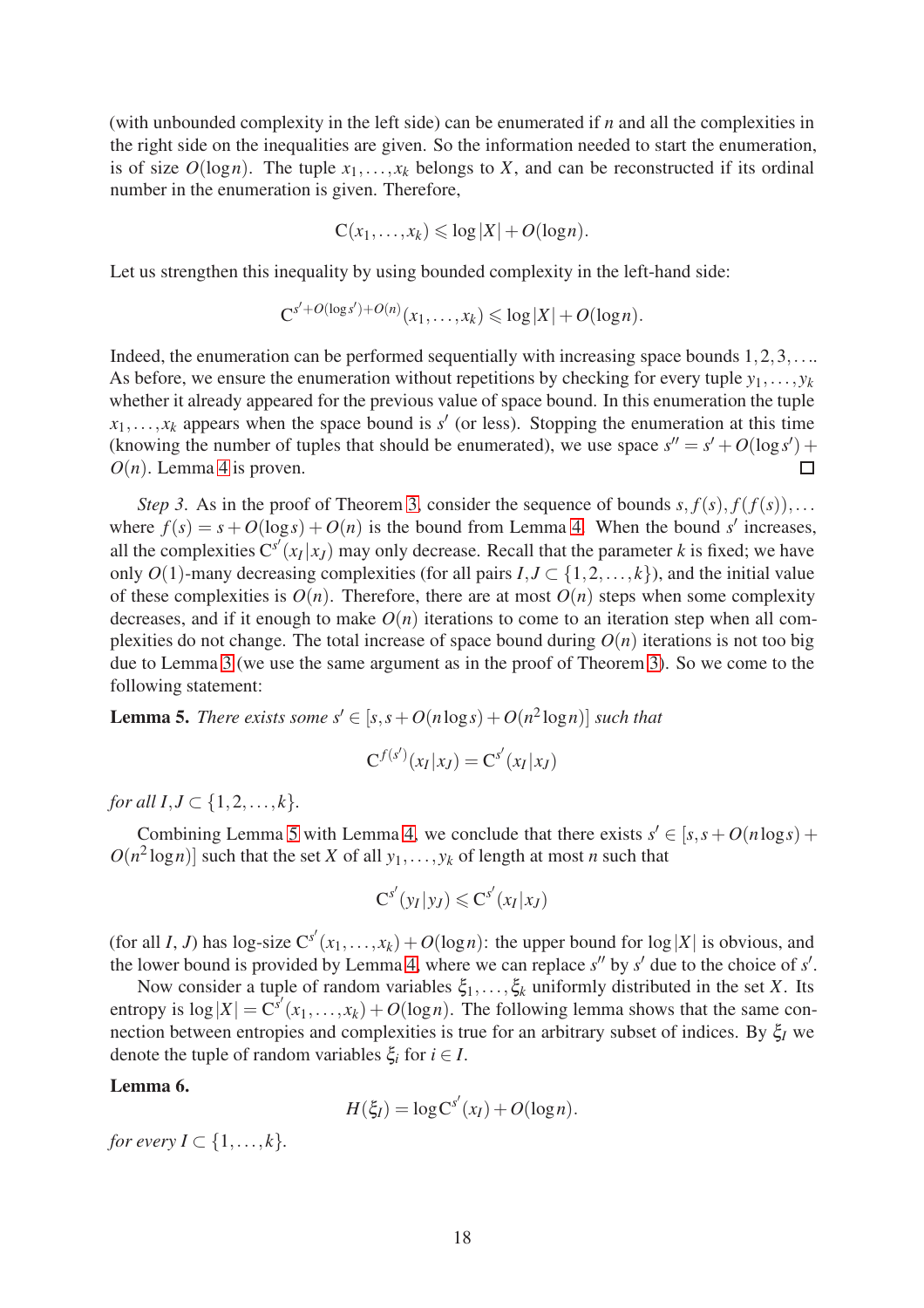This lemma finishes the proof of Theorem [5.](#page-15-1) Indeed, if some inequality is true for (unbounded) complexities with logarithmic precision, it is true for entropies. In particular, it is true for entropies of subsets of  $\xi_1, \ldots, \xi_k$ , and these entropies coincide with bounded-space complexities of corresponding subsets of  $x_1, \ldots, x_k$  with logarithmic precision. Therefore the inequality is also true for bounded-space complexities (for some  $s'$  in the interval  $[s, s + O(n \log s) +$  $O(n^2 \log n)$ ], provided by Lemma [5\)](#page-17-0). It remains to prove Lemma [6.](#page-17-1)

*Proof of Lemma [6.](#page-17-1)* Let *I* be some subset of  $\{1, \ldots, k\}$ , and *J* be its complement:  $J = \{1, \ldots, k\}$ *I*. We know that

$$
H(\xi_1,\ldots,\xi_k)=H(\xi_I)+H(\xi_J|\xi_I).
$$

All values of  $\xi_I$  are among tuples  $y_I$  for  $y \in X$ , and therefore  $C^{s'}(y_I) \leq C^{s'}(x_I)$ . So the range of  $\xi$ *I* has log-size at most  $C^{s'}(x_I) + O(1)$ , and the entropy of a random variable does not exceed the log-size of its range:

$$
H(\xi_I) \leqslant C^{s'}(x_I) + O(1).
$$

For similar reasons we have

$$
H(\xi_J|\xi_I) \leqslant C^{s'}(x_J|x_I) + O(1).
$$

Indeed, for every  $y_1, \ldots, y_k$  in *X* we have  $C^{s'}(y_J | y_I) \leq C^{s'}(x_J | x_I)$ , so for every value of  $\xi_I$  the set of possible values of  $\xi$ *J* has log-size at most  $C^{s'}(x_J | x_I) + O(1)$ . The choice of *s'* guarantees that the complexities of  $x_J$  given  $x_I$  with bound  $s'$  coincide with the same complexities with bound  $s'' = s' + O(\log s') + O(n)$ . So we can write a chain of inequalities with precision  $O(\log n)$ :

$$
H(\xi_1,\ldots,\xi_k) = H(\xi_I) + H(\xi_J | \xi_I) \leq C^{s'}(x_I) + C^{s'}(x_J | x_I) =
$$
  
=  $C^{s''}(x_I) + C^{s''}(x_J | x_I) \leq C^{s'}(x_1,\ldots,x_k).$ 

(the last inequality is due to Theorem [1\)](#page-6-2). We know that the leftmost and rightmost terms of this inequality coincide (with  $O(\log n)$  precision, as for the other parts), so all the inequalities that appear in this chain are equalities with  $O(log n)$  precision. In particular,  $H(\xi_I) = C^{s'}(x_I) +$ *O*(log*n*). Lemma [6](#page-17-1) is proven.  $\Box$ 

 $\Box$ 

This finishes the proof of Theorem [5](#page-15-1) (and its corollary, Theorem [4\)](#page-15-0).

*Remark* 5*.* In fact, we do not need the complexities in Lemma [5](#page-17-0) with bounds *s* and *s* ′ to be *exactly* the same; all the arguments remain valid if we make them differ by  $O(log n)$ . In this way we may use  $O(n/\log n)$  steps instead of  $O(n)$ , and get a slightly better bound  $O(s)$  +  $O(n \log s / \log n) + O(n^2)$  in Theorems [4](#page-15-0) and [5.](#page-15-1)

*Remark* 6*.* We may consider a more general class of linear inequalities in Theorem [5](#page-15-1) that include all conditional complexities:

$$
\sum \lambda_{I,J} C(x_I|x_J) \leqslant 0.
$$

Theorem [5](#page-15-1) remains valid, and the proof is essentially the same; we need to show in Lemma [6](#page-17-1) that

$$
H(\xi_I|\xi_J) = \log \mathrm{C}^{s'}(x_I|x_J) + O(\log n)
$$

for all  $I, J \subset \{1, \ldots, k\}$ . This is done by a similar argument. First let us assume that *I* and *J* are disjoint. Let *R* be the set of indices that are not in *I* and not in *J*. Then we write the following chain of inequalities with  $O(log n)$  precision:

$$
H(\xi_1,\ldots,\xi_k) = H(\xi_I) + H(\xi_I|\xi_I) + H(\xi_R|\xi_{I\cup J}) \leqslant C^{s'}(x_I) + C^{s'}(x_I|x_I) + C^{s'}(x_R|x_{I\cup J}) =
$$
  
=  $C^{s''}(x_I) + C^{s''}(x_I|x_I) + C^{s''}(x_R|x_{I\cup J}) \leqslant C^{s'}(x_1,\ldots,x_k),$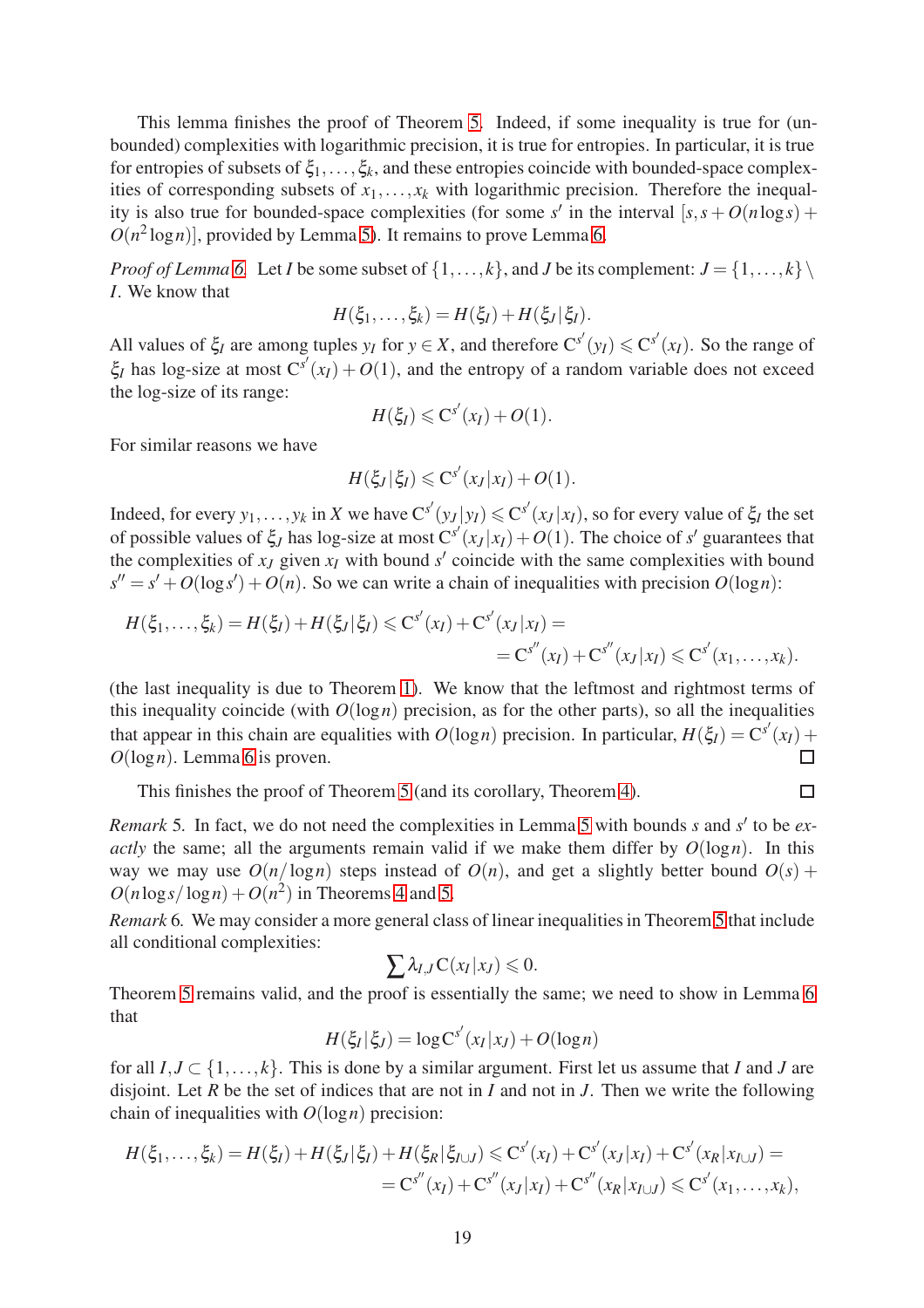and use the same argument as before. The difference is that here we need to use the boundedspace Kolmogorov–Levin formula for triples:

$$
C^{s''}(x) + C^{s''}(y|x) + C^{s''}(z|x,y) \leq C^{s'}(x,y,z)
$$

which can be obtained by using the formula for pairs twice; recall that  $O(n) + O(\log s)$  overhead, appearing twice, is still  $O(n) + O(\log s)$ .

As before, Theorem [5](#page-15-1) implies Theorem [4.](#page-15-0)

For unbounded complexities it makes no sense to include conditional complexities in the inequalities, since Kolmogorov–Levin formula reduces them to unconditional ones. However, for space-bounded complexities this reduction will change the bounds, so we may wish to allow them to appear explicitly.

#### 6 Remarks

Increasing the density. Theorem [5](#page-15-1) says that the space-bounded version of the inequality (that is true in the unbounded version) is valid for the sequence of space bounds  $s_j$  that is not very sparse:  $s_{j+1} \leq s_j + O(n^2 \log n) + O(n \log s_j)$ . Is it possible to improve this result and show that the inequality is question is true for "more dense" sequence of space bounds?

Space-bounded versions of other results. Our results are part of the space-bounded version of algorithmic information theory. In general, one could take some notion or theorem of algorithmic information theory and look for its space-bounded counterpart. For Muchnik's conditional codes theorem this was done by Musatov (see [\[9\]](#page-20-9) and references therein).

However, there are many problems in this approach. For example, if we define mutual information with space bound *s* in a natural way as

$$
I^s(a:b) = \mathbf{C}^s(a) - \mathbf{C}^s(a|b),
$$

this notion is not monotone; a priori the mutual information can oscillate when *s* increases. It would be interesting to understand what kinds of oscillations are possible. Is it possible that two strings are mutually independent for some space bound, then dependent for some larger bound, then again independent, and so on? Also the relations between  $I^s(a:b)$ ,  $I^s(b:a)$  and the symmetric expression  $C^{s}(a) + C^{s}(b) - C^{s}(a,b)$  are unclear.

Time-bounded versions. We can try a similar approach for time bounds (instead of space bounds). It also works, but the natural bound in the formula for complexity of pairs multiplies the time complexity by  $2^{O(n)}$ ; also the simulation would increase time significantly (for a onetape machine the simulation of  $t$  steps needs more than  $t^2$  time). When we iterate these bounds  $O(n)$  times, we get ridiculously high time bounds. It is just a good luck that Sipser's trick for space bounds allows us to get some reasonable space bounds, and for time bounds things are much worse. Still one can have some versions of our results with computable (though ridiculously large) time bounds.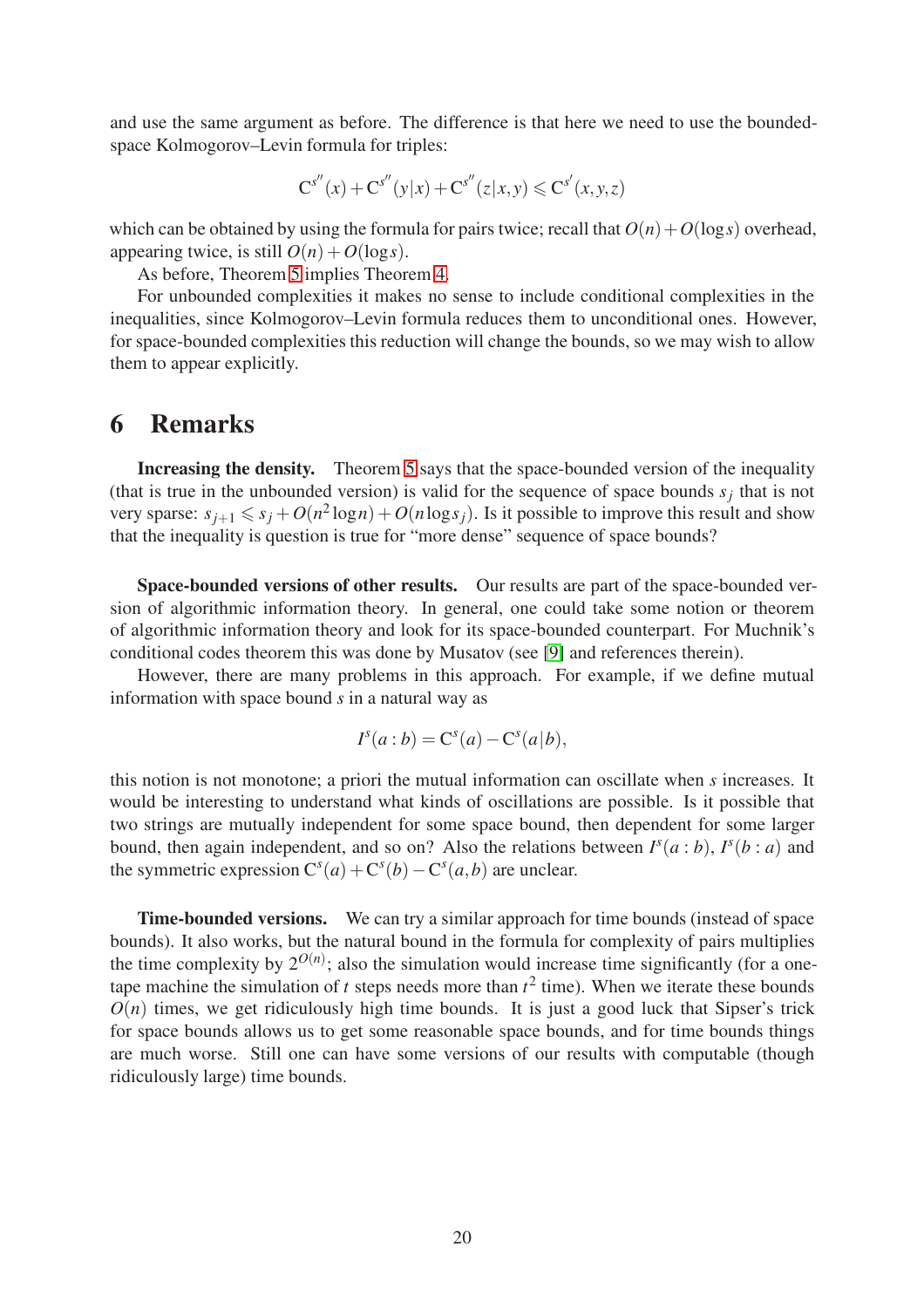### <span id="page-20-2"></span>References

- [1] Gregory Chaitin, Computational Complexity and Gödel's incompleteness theorem, *SIGACT News*, 9 (April 1971), 11–12.
- [2] Terence H. Chan, A combinatorial approach to information inequalities, *Communications in Informations and Systems*, 1(3), 241–254 (September 2001, preliminary version in 1999)
- [3] Terence H. Chan, Raymond W. Yeung, On a relation between information inequalities and group theory, *IEEE Transactions on Information Theory*, IT-48(7), 1992–1995 (July 2002, preliminary version in 1999)
- <span id="page-20-1"></span>[4] Daniel Hammer, Andrei Romashchenko, Alexander Shen, Nikolai Vereshchagin, Inequalities for Shannon Entropies and Kolmogorov Complexities. *Proceedings 12th IEEE conference on Computational Complexity*, Ulm, 1997, 13–23. Final version: *Journal of Computer and System Sciences*, 60, 442–464.
- <span id="page-20-0"></span>[5] A.N. Kolmogorov, Three approaches to the quantitative definition of information, *Problems of Information Transmission*, 1, 1–7 (1965)
- <span id="page-20-3"></span>[6] A.N. Kolmogorov, Logical basis for information theory and probability theory, *IEEE Transaction on Information Theory*, 14, 662–664 (1968).
- [7] Luc Longpré, Resource bounded Kolmogorov complexity, a link between compu*tational complexity and information theory*, Ph. D. thesis, TR 86-776 (1986), 115 pp. Dept. of Computer Science, Cornell University, Ithaca, NY 14583, <https://ecommons.cornell.edu/handle/1813/6616>
- <span id="page-20-4"></span>[8] Luc Longpré, Sarah Mocas, Symmetry of information and one-way functions, *Information processing letters*, 46(2), 95–100 (1993)
- <span id="page-20-9"></span>[9] Daniil Musatov, *Improving the space-bounded version of Muchnik's conditional complexity theory via naive derandomization*, *Theory of Computing Systems*, 55, 299–312 (2014), see also <https://arxiv.org/abs/1009.5108>
- [10] Andrei Romashchenko, Alexander Shen, Nikolai Vereshchagin, Combinatorial interpretation of Kolmogorov complexity, *Proceedings 15th Annual IEEE Conference on Computational Complexity*, Florence, Italy, 2000, 131– 137<https://doi.org/10.1109/CCC.2000.856743>. Final version: *Theoretical Computer Science*, 271(1–2), 111-123 (2002).
- <span id="page-20-8"></span><span id="page-20-7"></span>[11] Alexander Shen, *Algorithms and programming: problems and solutions*, 2nd ed., Springer, 2010.
- [12] Alexander Shen, Vladimir A. Uspensky, Nikolai Vereshchagin, *Kolmogorov complexity and algorithmic randomness*, AMS, 2018.
- <span id="page-20-6"></span>[13] Michael Sipser, Halting space-bounded computations, *Theoretical Computer Science*, 10 (1980), 335–338.
- <span id="page-20-5"></span>[14] Nikolai Vereshchagin, Alexander Shen, Algorithmic statistics revisited, in *Measures of Complexity. Festschrift for Alexey Chervonenkis.* Springer, 2015, 235–252.